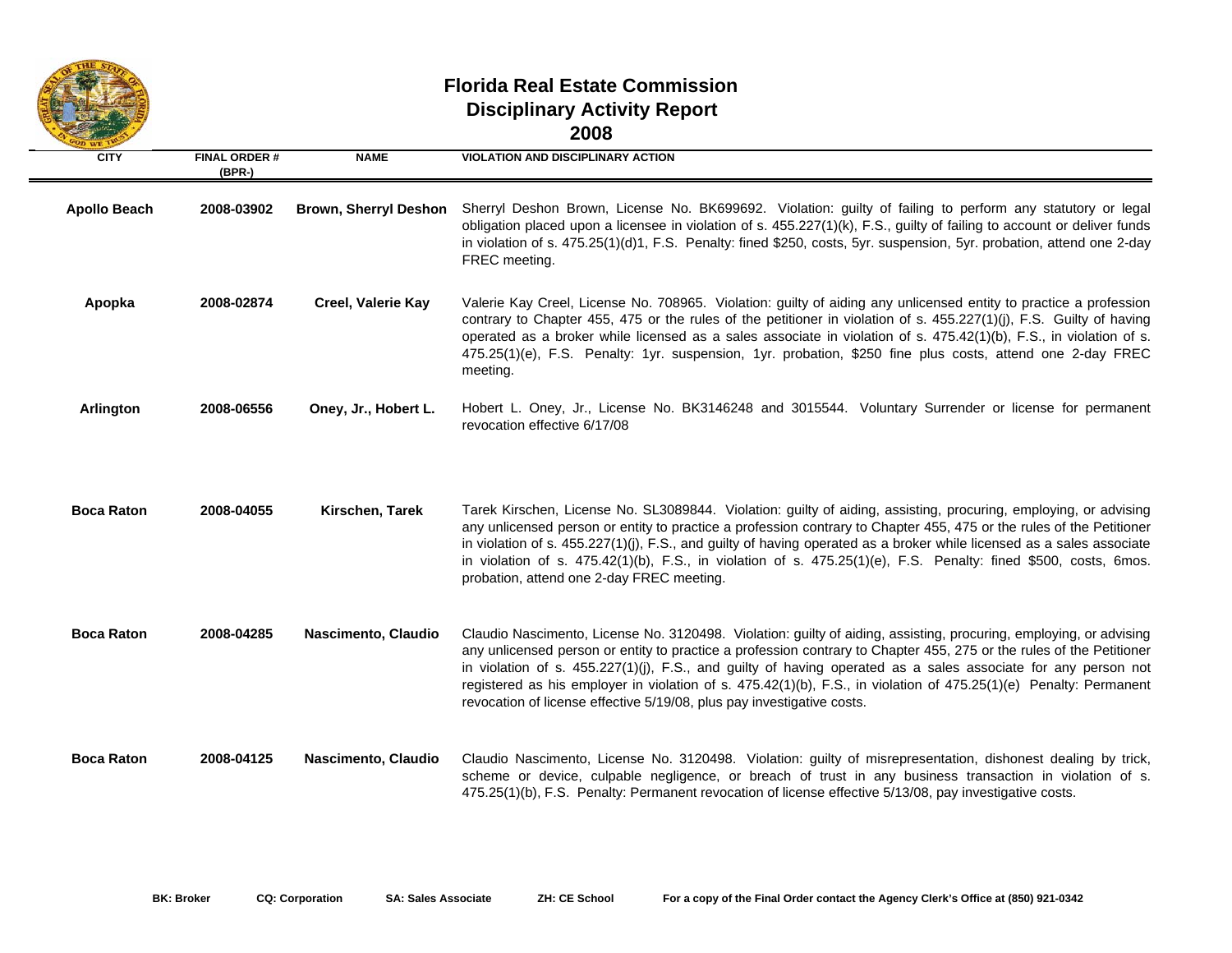| <b>CITY</b>              | <b>FINAL ORDER#</b><br>$(BPR-)$ | <b>NAME</b>                  | <b>VIOLATION AND DISCIPLINARY ACTION</b>                                                                                                                                                                                                                                                                                                                                                                                                                                                                                                                                                                           |
|--------------------------|---------------------------------|------------------------------|--------------------------------------------------------------------------------------------------------------------------------------------------------------------------------------------------------------------------------------------------------------------------------------------------------------------------------------------------------------------------------------------------------------------------------------------------------------------------------------------------------------------------------------------------------------------------------------------------------------------|
| <b>Boynton Beach</b>     | 2008-04047                      | <b>Baumer, Jeffrey Anton</b> | Jeffrey Anton Baumer, License No. SL3137695. Violation: guilty of not having informed the FREC in writing within<br>thirty (30) days of having pled guilty or having been convicted of a felony, in violation of s. 475.25(1)(p), F.S.<br>Penalty: fined \$1,000, costs, 1yr. probation, attend one 2-day FREC meeting.                                                                                                                                                                                                                                                                                            |
| <b>Boynton Beach</b>     | 2008-03905                      | Lambro, George               | George Lambro, License No. BK3141857. Violation: guilty of having had a real estate license suspended or<br>otherwise acted against by the real estate licensing agency of another state. Penalty: fined \$1,000, costs, 30 day<br>suspension, attend one 2-day FREC meeting.                                                                                                                                                                                                                                                                                                                                      |
| <b>Boynton Beach</b>     | 2008-06266                      | <b>Sickles, Lance</b>        | Lance Sickles, License No. BK619905. Violation: guilty of culpable negligence in a business transaction.<br>Penalty: fined \$1,000 plus costs, 6 months probation, attend two (2) 2-day FREC meetings.                                                                                                                                                                                                                                                                                                                                                                                                             |
| <b>Bradenton Beach</b>   | 2008-02882                      | Zaffina Jr., John            | John Zaffina, Jr., License No. SL472923. Voluntary Surrender of license for permanent revocation effective April<br>1, 2008.                                                                                                                                                                                                                                                                                                                                                                                                                                                                                       |
| <b>Cape Coral</b>        | 2008-02388                      | <b>McNeal, George</b>        | George McNeal, License No. SA3018214. Violation: guilty of violating s. 475.42(1)(e), F.S., in violation of s.<br>475.25(1)(e), F.S. Penalty: fined \$500 plus costs, 10 year suspension of his license.                                                                                                                                                                                                                                                                                                                                                                                                           |
| <b>Cape Coral</b>        | 2007-06430                      | Midgett, Edward              | Edward Midgett, License No. BK422632. Violation: guilty of having had a registration suspended, revoked, or<br>otherwise acted against in any jurisdiction in violation of s. 475.25(1)(s), F.S. Penalty: \$82.50 in costs, permanent<br>revocation of license effective 8/16/07                                                                                                                                                                                                                                                                                                                                   |
| <b>Cape Coral</b>        | 2008-06557                      | Roque, Jorge                 | Jorge Roque, License No. BK3022529. Violation: guilty of having been convicted or found guilty of, or entered a<br>plea of nolo contendere to, regardless of adjudication, a crime which involves moral turpitude or fraudulent or<br>dishonest dealing in violation of s. 475.25(1)(f), F.S., and guilty of failure to notify the Petitioner, in writing, the<br>current mailing address and any change in the current mailing address, within ten days after the change, in<br>violation of Rule 61J2-10.038, F.A.C., in violation of s. 475.25(1)(e), F.S. Penalty: permanently revoked effective<br>$8/6/08$ . |
| <b>Casselberry</b>       | 2008-06547                      | Beilman, Thomas M.           | Thomas M. Beilman, License No. BK130873. Violation: guilty of having had a registration suspended, revoked, or<br>otherwise acted against in any jurisdiction in violation of s. 475.25(1)(s), F.S. Penalty: Permanently revoked<br>effective 8/6/08.                                                                                                                                                                                                                                                                                                                                                              |
| <b>Clermont</b>          | 2008-05119                      | McGuire, William R.          | William R. McGuire, SL368691. Voluntary Surrender of License for Permanent Revocation of license effective<br>$5/1/08$ .                                                                                                                                                                                                                                                                                                                                                                                                                                                                                           |
| <b>Cleveland Heights</b> | 2008-02384                      | Jeffries, Keith Ray          | Keith Ray Jeffries, License No. SL3047118. Violation: guilty of having violated a lawful order of the FREC, in<br>violation of s. 475.42(1)(e), F.S., and 475.25(1)(e), F.S. Penalty: Permanent revocation of license eff. 3/20/08,<br>plus pay investigative costs.                                                                                                                                                                                                                                                                                                                                               |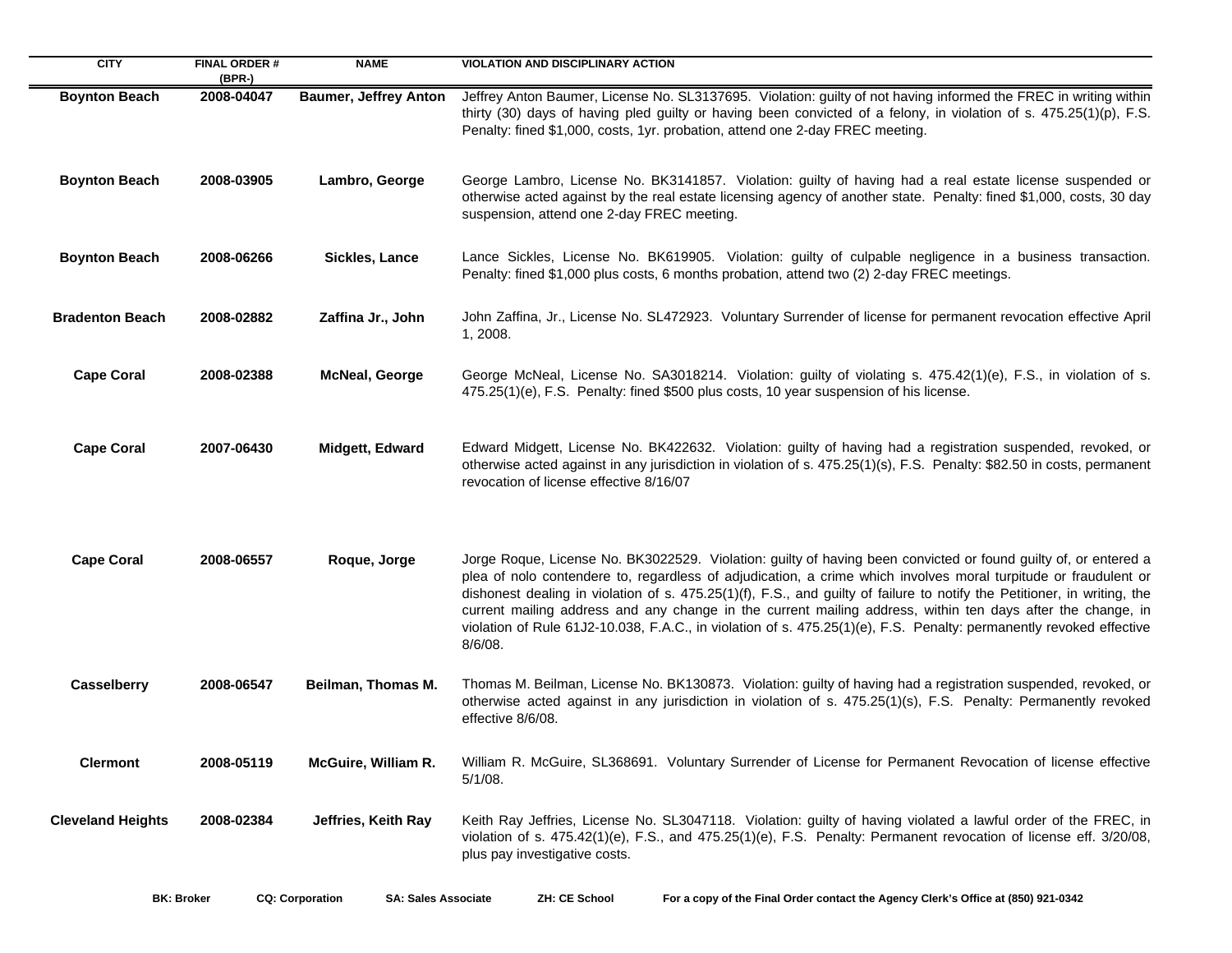| <b>CITY</b>          | <b>FINAL ORDER#</b><br>$(BPR-)$ | <b>NAME</b>          | <b>VIOLATION AND DISCIPLINARY ACTION</b>                                                                                                                                                                                                                                                                                                                                                                                                                                                                                                                                                                                                                                                                                                                                                                                                                                                                                                                                                |
|----------------------|---------------------------------|----------------------|-----------------------------------------------------------------------------------------------------------------------------------------------------------------------------------------------------------------------------------------------------------------------------------------------------------------------------------------------------------------------------------------------------------------------------------------------------------------------------------------------------------------------------------------------------------------------------------------------------------------------------------------------------------------------------------------------------------------------------------------------------------------------------------------------------------------------------------------------------------------------------------------------------------------------------------------------------------------------------------------|
| Chaska               | 2008-06262                      | Beliveau, Shelley L. | Shelley L. Beliveau, License No. SL3171767. Violation: Voluntary Surrender of license for permanent revocation<br>effective 7/21/08.                                                                                                                                                                                                                                                                                                                                                                                                                                                                                                                                                                                                                                                                                                                                                                                                                                                    |
| <b>Chipley</b>       | 2008-01454                      | Hoffer, John Michael | John Michael Hoffer, License No. BK363040. Violation: guilty of having been convicted or found guilty of, or<br>entered a plea of nolo contendere to, regardless of adjudication, a crime which involves moral turpitude or<br>fraudulent or dishonest dealing in violation of s. 475.25(1)(f), F.S., guilty of being confined in a state or federal<br>prison thereby being in violation of s. 475.25(1)(n), F.S. Penalty: Permanent revocation of license eff. 2/19/08,<br>plus pay investigative costs.                                                                                                                                                                                                                                                                                                                                                                                                                                                                              |
| <b>Clermont</b>      | 2008-06549                      | Dykes, Steven W.     | Steven W. Dykes, License No. SL677098. Violation: guilty of having violated a lawful order of the Florida Real<br>Estate Commission, in violation of s. 475.42(1)(e), F.S., in violation of s. 475.25(1)(e), F.S. Penalty: Permanently<br>revoked effective 8/6/08.                                                                                                                                                                                                                                                                                                                                                                                                                                                                                                                                                                                                                                                                                                                     |
| <b>Coral Gables</b>  | 2008-08763                      | Diz, Juan Carlos     | Juan Carlos Diz, License No. SL687786. Voluntary Surrender of license for permanent revocation effective<br>10/1/08.                                                                                                                                                                                                                                                                                                                                                                                                                                                                                                                                                                                                                                                                                                                                                                                                                                                                    |
| <b>Coral Gables</b>  | 2008-06704                      | Toyos, Waldo         | Waldo Toyos, License No. SL662840. Violation: guilty of having operated as a sales associate without being the<br>holder of a valid and current license as a sales associate in violation of s. 475.42(1)(a), F.S., in violation of s.<br>475.25(1)(e), F.S. Penalty: fined \$500, costs, 90 day suspension, 6 month probation, attend one 2-day FREC<br>meeting.                                                                                                                                                                                                                                                                                                                                                                                                                                                                                                                                                                                                                       |
| <b>Coral Springs</b> | 2008-04285                      | Dobelin, Moises      | Moises Dobelin, License No. BK683962. Violation: guilty of aiding, assisting, procuring, employing, or advising<br>any unlicensed person or entity to practice a profession contrary to Chapter 455, 275 or the rules of the Petitioner<br>in violation of s. 455.227(1)(j), F.S., guilty of failure to have a current registration with the Petitioner in violation of<br>Rule 61J2-5.019, F.A.C., in violation of s. 475.25(1)(e), F.S., guilty of having operated as a broker under a trade<br>name without causing the same to be noted in the records of the Commission and placed on his license or so<br>operate as a member of partnership or as a corporation or as an officer or manager thereof, without the<br>partnership or corporation being the holder of a valid and current registration in violation of s. 475.42(1)(k), F.S., in<br>violation of s. 475.25(1)(e), F.S. Penalty: Permanent revocation of license effective 5/19/08, plus pay<br>investigative costs. |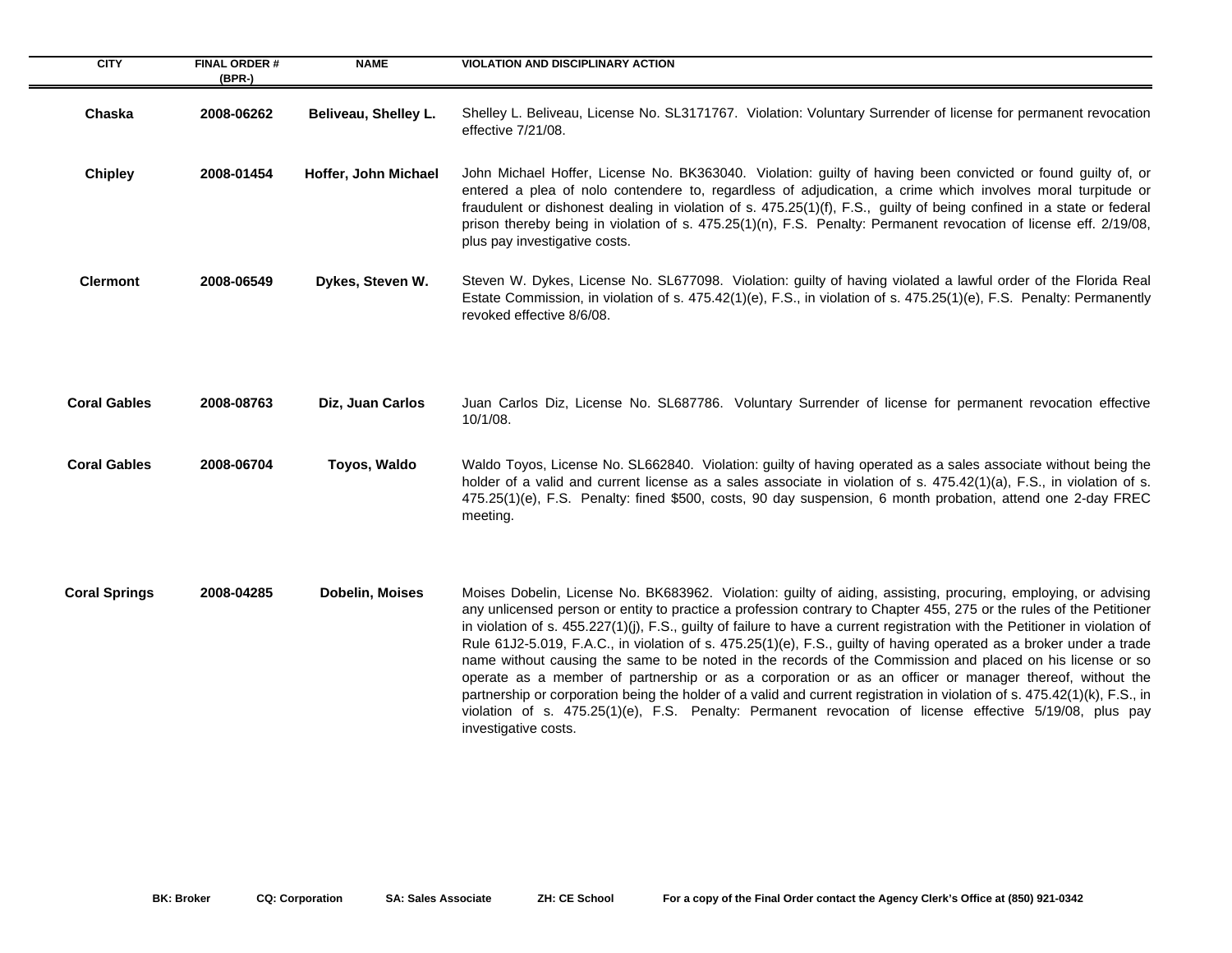| <b>CITY</b>                 | <b>FINAL ORDER #</b><br>$(BPR-)$ | <b>NAME</b>             | <b>VIOLATION AND DISCIPLINARY ACTION</b>                                                                                                                                                                                                                                                                                                                                                                                                                                                                                                                                                       |
|-----------------------------|----------------------------------|-------------------------|------------------------------------------------------------------------------------------------------------------------------------------------------------------------------------------------------------------------------------------------------------------------------------------------------------------------------------------------------------------------------------------------------------------------------------------------------------------------------------------------------------------------------------------------------------------------------------------------|
| <b>Cape Coral</b>           | 2008-04278                       | Ferreras, Ernestina E.  | Ernestina E. Ferreras, License No. SL3015931. Violation: guilty of having been convicted or found guilty of, or<br>entered a plea of nolo contendere to, regardless of adjudication, a crime which involves moral turpitude or<br>fraudulent or dishonest dealing in violation of s. 475.25(1)(f), F.S., guilty of not having informed the FREC in<br>writing within thirty (30) days of having pled guilty or having been convicted of a felony in violation of s.<br>475.25(1)(p), F.S. Penalty: fined \$2,000, costs, 1yr. probation, attend two 2-day FREC meetings, 30 day<br>suspension. |
| <b>Celebration</b>          | 2008-04058                       | Palacios, Joseph A.     | Joseph A. Palacios, License No. BK635453 & BK3054546. Violation: guilty of having violated a lawful order of<br>the FREC in violation of s. 475.42(1)(e), F.S., in violation of s. 475.25(1)(e), F.S. Penalty: fined \$500, costs,<br>6mos. Probation, attend one 2-day FREC meeting.                                                                                                                                                                                                                                                                                                          |
| <b>Coral Gables</b>         | 2008-04283                       | Press, Jason            | Jason Press, License No. BK3104549. Violation: guilty of having been convicted or found guilty of, or entered a<br>plea of nolo contendere to, regardless of adjudication, a crime which involves moral turpitude or fraudulent or<br>dishonest dealing in violation of s. 475.25(1)(f), F.S. Penalty: fined \$2,000, costs, 1yr. probation, attend one 2-day<br>FREC meeting, 30 day suspension.                                                                                                                                                                                              |
| Corinth, TX                 | 2008-01455                       | Kakaletris, Jimmy       | Jimmy Kakaletris, License No. SL3066307. Violation: guilty of exercising influence on the client for the purpose of<br>financial gain of the licensee or a third party in violation of s. 455.227(1)(n), F.S., guilty of fraud,<br>misrepresentation, concealment, false promises, false pretenses, dishonest dealing by trick, scheme or device,<br>culpable negligence, or breach of trust in any business transaction in violation of s. 455.227(1)(n), F.S. Penalty:<br>Permanent revocation of license eff. 2/19/08, plus pay investigative costs.                                        |
| Daytona Beach               | 2008-05624                       | Psomas, Marselo Ignatio | Marselo Ignatio Psomas, License No. BK685142. Violation: guilty of failure to immediately place with the<br>registered employer any money, fund, deposit, check or draft entrusted to him as agent of the registered employer<br>in violation of Rule 61J2-14.009, F.A.C., and s. 475.25(1)(k), F.S., in violation of s. 475.25(1)(e), F.S. Penalty:<br>\$2,000 fine plus costs, 6mos. probation, attend one 2-day FREC meeting.                                                                                                                                                               |
| <b>Daytona Beach Shores</b> | 2008-04281                       | Nieves, Yulia           | Yulia Nieves, License No. SL3180026. Violation: guilty of failing to comply with the requirements of Rule 61J2-<br>2.027(2), F.A.C, in violation of s. 475.25(1)(3), F.S., and did not disclose a DUI conviction on her application.<br>Penalty: \$500 fine, costs, 6 months probation, attend one 2-day FREC meeting.                                                                                                                                                                                                                                                                         |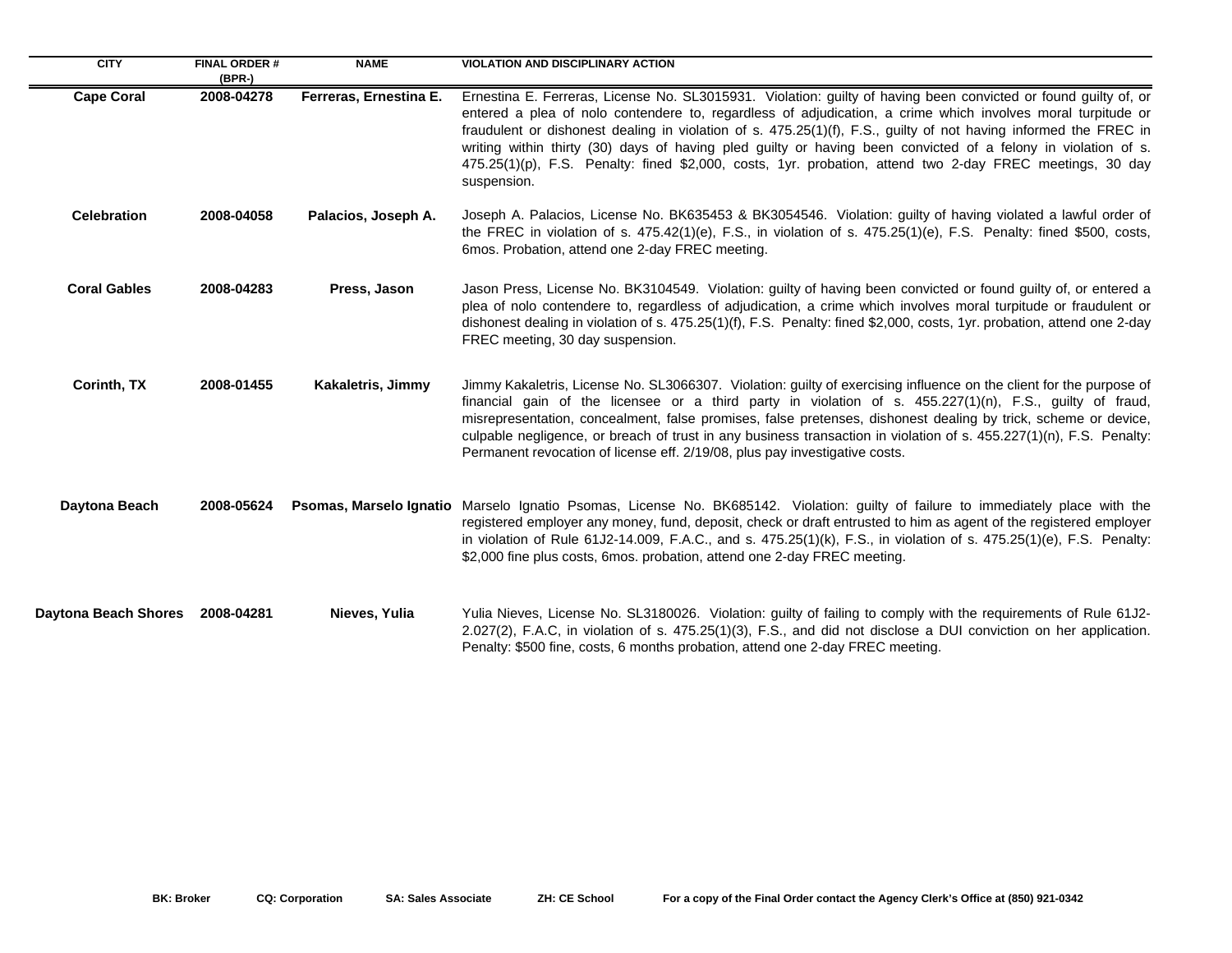| <b>CITY</b>            | <b>FINAL ORDER#</b><br>$(BPR-)$ | <b>NAME</b>             | <b>VIOLATION AND DISCIPLINARY ACTION</b>                                                                                                                                                                                                                                                                                                                                                                                                                                                                                                                                                                                                                                                                                                                                                                                                                                                                                                                                                                                                                                          |
|------------------------|---------------------------------|-------------------------|-----------------------------------------------------------------------------------------------------------------------------------------------------------------------------------------------------------------------------------------------------------------------------------------------------------------------------------------------------------------------------------------------------------------------------------------------------------------------------------------------------------------------------------------------------------------------------------------------------------------------------------------------------------------------------------------------------------------------------------------------------------------------------------------------------------------------------------------------------------------------------------------------------------------------------------------------------------------------------------------------------------------------------------------------------------------------------------|
| <b>Deerfield Beach</b> | 2008-04272                      | <b>Armstrong, Mark</b>  | Mark Armstrong, License No. SL3048520. Violation: guilty of failure to account or deliver funds in violation of s.<br>475.25(1)(d), F.S., guilty of having operated as a broker while licensed as a sales associate in violation of s.<br>475.42(1)(b), F.S., in violation of s. 475.25(1)(e), F.S., guilty of having collected any money in connection with any<br>real estate brokerage transaction except in the name of the employer and with the express consent of the<br>employer and is guilty of commencing or maintaining any action for a commission or compensation against any<br>person except his registered employer in violation of s. 475.42(1)(d), F.S., in violation of s. 475.25(1)(e), F.S., and<br>guilty of failure to notify the Petitioner, in writing, of the current mailing address and any change in the current<br>mailing address, within ten days after the change, in violation of Rule 61J2-10.038, F.A.C., in violation of s.<br>475.25(1)(e), F.S. Penalty: Permanent revocation of license effective 5/19/08, plus pay investigative costs. |
| <b>Deerfield Beach</b> | 2008-04284                      | Coghill, Jr., Thomas E. | Thomas E. Coghill, Jr., License No. SL3014230. Violation: guilty of having been convicted or found guilty of, or<br>entered a plea of nolo contendere to, regardless of adjudication, a crime which involves moral turpitude or<br>fraudulent or dishonest dealing in violation of s. 475.25(1)(f), F.S., guilty of not having informed the Florida Real<br>Estate Commission in writing within thirty (30) days of having pled guilty or having been convicted of a felony, in<br>violation of s. $475.25(1)(p)$ , F.S., guilty of being confined in a state or federal prison thereby being in violation of s.<br>475.25(1)(n), F.S. Penalty: Permanent revocation of license effective 5/19/08, plus pay investigative costs.                                                                                                                                                                                                                                                                                                                                                  |
| <b>Delray Beach</b>    | 2007-01345                      | Ari, Jacob Ben          | Jacob Ben Ari, License No. BK687777. Violation: guilty of having been convicted or found guilty of, or entered a<br>plea of nolo contendere to, regardless of adjudication, a crime which directly relates to the activities of a licensed<br>real estate sales associate or that involves moral turpitude or fraudulent or dishonest dealing in violation of s.<br>475.25(1)(f), F.S. Penalty: fined \$1,000 plus costs, 1yr suspension, attend one 2-day FREC meeting.                                                                                                                                                                                                                                                                                                                                                                                                                                                                                                                                                                                                          |
| <b>Deltona</b>         | 2008-06264                      |                         | Munoz, Arlene Shadette Arlene Shadette Munoz, License No. BK3138424 & 3040601. Violation: guilty of having placed, or caused to be<br>placed, upon the public records of the County, any contract, assignment, deed, will, mortgage, lien, affidavit, or<br>other writing which purports to effect the title of, or encumber, any real property if the same is known to him to be<br>false, void, or not authorized to be placed of record or not executed in the form entitling it to be recorded, or the<br>execution or recording, whereof has not been authorized by the owner of the property, maliciously or for the<br>purpose of collecting a commission, or to coerce the payment of money to the broker or salesperson or other<br>person, or for any unlawful purpose in violation of s. 475.42(1)(j), F.S., in violation of s. 475.25(1)(a), F.S.<br>Penalty: fined \$1,000 plus costs, ninety (90) day suspension, a term of one (1) year probation consecutive to the<br>license suspension; attend attend three (3) 2-day FREC meetings.                           |
| <b>Destin</b>          | 2008-06268                      | McQuaig, Rena Ann       | Rena Ann McQuaig, License No. SL3086592. Violation: operated as a broker while licensed as a sales associate<br>in violation of s. 475.25(1)(b), and 475.25(1)(e), F.S.; guilty of having collected money in connection with any real<br>estate brokerage transaction except in the name of the employer and with the express consent of the employer, in<br>violation of s.475.42(1)(d), and 475.25(1)(e), F.S.; guilty of failing to immediately place the registered employer<br>any money, fund, deposit, check or draft entrusted to her agent of the registered employer in violation of Rule<br>61J2-14.009, F.A.C., and s. $475.25(1)(k)$ , and $475.25(1)(e)$ , F.S. Penalty: costs; permanent revocation of license<br>effective 7/24/08.                                                                                                                                                                                                                                                                                                                               |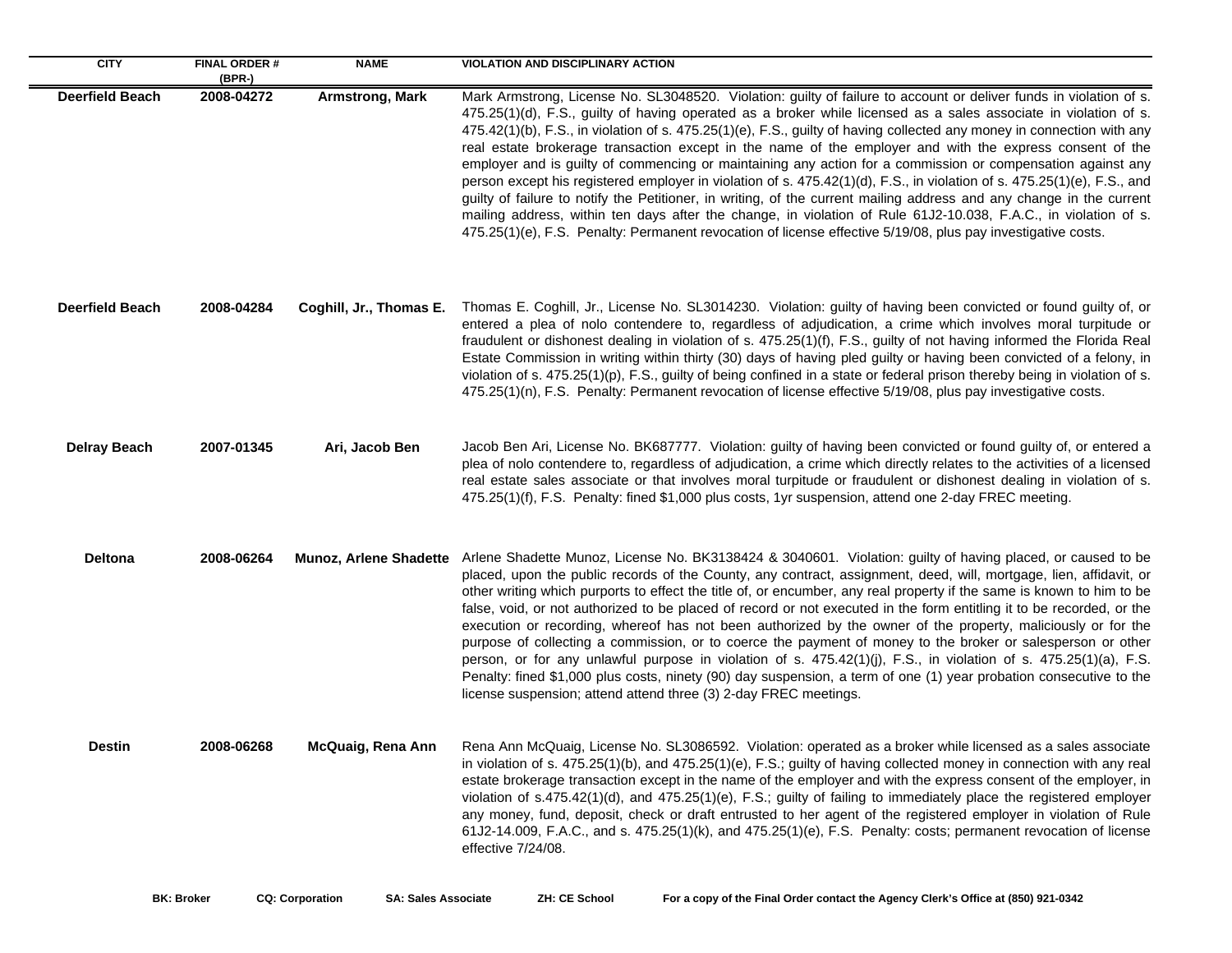| <b>CITY</b>             | <b>FINAL ORDER#</b><br>$(BPR-)$ | <b>NAME</b>                                                   | <b>VIOLATION AND DISCIPLINARY ACTION</b>                                                                                                                                                                                                                                                                                                                                                                                                                                                                                                                                                                                                                                        |
|-------------------------|---------------------------------|---------------------------------------------------------------|---------------------------------------------------------------------------------------------------------------------------------------------------------------------------------------------------------------------------------------------------------------------------------------------------------------------------------------------------------------------------------------------------------------------------------------------------------------------------------------------------------------------------------------------------------------------------------------------------------------------------------------------------------------------------------|
| <b>Destin</b>           | 2008-02393                      | Sharpe, Jr., James A.                                         | James A. Sharpe, Jr., License No. SL605756. Violation: guilty of a crime involving fraudulent or dishonest<br>dealing, in violation of s. 475.25(1)(f), F.S. Penalty: fined \$1,000 plus costs, 90 day suspension, attend one 2-day<br>FREC meeting.                                                                                                                                                                                                                                                                                                                                                                                                                            |
| <b>Eustis</b>           | 2008-06267                      | Day, Jr., Bryant L.                                           | Bryant L. Day, Jr., License No. SL3163384. Violation: guilty of having been convicted or found guilty of, or<br>entered a plea of nolo contendere to, regardless of adjudication, a crime which involves moral turpitude or<br>fraudulent or dishonest dealing in violation of s. 475.25(1)(f), F.S. Penalty: \$100 fine plus costs, attend one (1) 2-<br>day FREC meeting, 12 months probation.                                                                                                                                                                                                                                                                                |
| <b>Eustis</b>           | 2007-029129                     | Hale, Jonnie C.                                               | Jonnie C. Hale, License No. BK35262. Violation: guilty of practicing or offering to practice beyond the scope<br>permitted by law or accepting and performing professional responsibilities the licensee knows, or has reason to<br>know, the licensee is not competent to perform, in violation of s. 455.227(1)(o), and s. 475.25(1)(e), F.S. Penalty:<br>fined \$500, costs, 6mos. probation, attend one 2-day FREC meeting.                                                                                                                                                                                                                                                 |
| <b>Fort Lauderdale</b>  | 2008-06546                      | Badolato, Richard A.                                          | Richard A. Badolato, License No. SL3100724. Violation: guilty of obtaining a license by means of fraud,<br>misrepresentation, or concealment in violation of s. 475.25(1)(m), F.S., guilty of failing to comply with the<br>requirements of Rule 61J2-2.027(2)(a), F.A.C., which requires disclosure of conviction of a crime, in violation of s.<br>475.25(1)(e), F.S. Penalty: permanently revoked effective 8/6/08.                                                                                                                                                                                                                                                          |
| <b>Fort Lauderdale</b>  | 2008-05152                      | <b>Blake, Margo</b>                                           | Margo Blake, License No. SL693829. Violation: guilty of fraud, misrepresentation, concealment, false promises,<br>false pretenses, dishonest dealing by trick, scheme or device, culpable negligence, or breach of trust in any<br>business transaction in violation of s. 475.25(1)(b), F.S., guilty of having obstructed or hindered in any manner the<br>enforcement of Chapter 475, F.S., or the performance of any lawful duty by any person under the authority of<br>Chapter 475, F.S., in violation of s. 475.42(1)(i), F.S., in violation of s. 475.25(1)(e), F.S. Penalty: fined \$500 plus<br>costs, 1yr. suspension, 1yr. probation, attend one 2-day FREC meeting. |
| <b>Fort Lauderdale</b>  | 2008-04276                      | Eagleeye, Rea Jeanette                                        | Rea Jeanette Eagleeye, License No. SL3066325. Violation: guilty of obtaining a license by means of fraud,<br>misrepresentation, or concealment in violation of s. 475.25(1)(m), F.S., guilty of failing to comply with the<br>requirements of Rule 61J2-2.027(2), F.A.C., in violation of s. 475.25(1)(e), F.S., guilty of failure to supplement her<br>application in violation of s. 455.213(1), F.S. Penalty: fined \$500, costs, 30 day suspension, 1yr. probation, attend<br>two 2-day FREC meetings.                                                                                                                                                                      |
| <b>Fernandino Beach</b> | 2008-01459                      | McCamy, Richard &<br>Amelia Island Realty of<br>Florida, Inc. | Richard McCamy, License No. BK614206 and Amelia Island Realty of Florida, Inc., License No. CQ1001551.<br>Violation: guilty of failure to account or deliver funds in violation of s. 475.25(1)(d)1, F.S. Penalty: Both licenses<br>permanently revoked eff. 2/19/08., plus pay investigative costs within 6 months of the Final Order.                                                                                                                                                                                                                                                                                                                                         |
| <b>Fort Lauderdale</b>  | 2008-02396                      | White, Sidney J.                                              | Sidney J. White, License No. SL95480. Penalty: Voluntary Surrender of license for permanent revocation eff.<br>3/20/08.                                                                                                                                                                                                                                                                                                                                                                                                                                                                                                                                                         |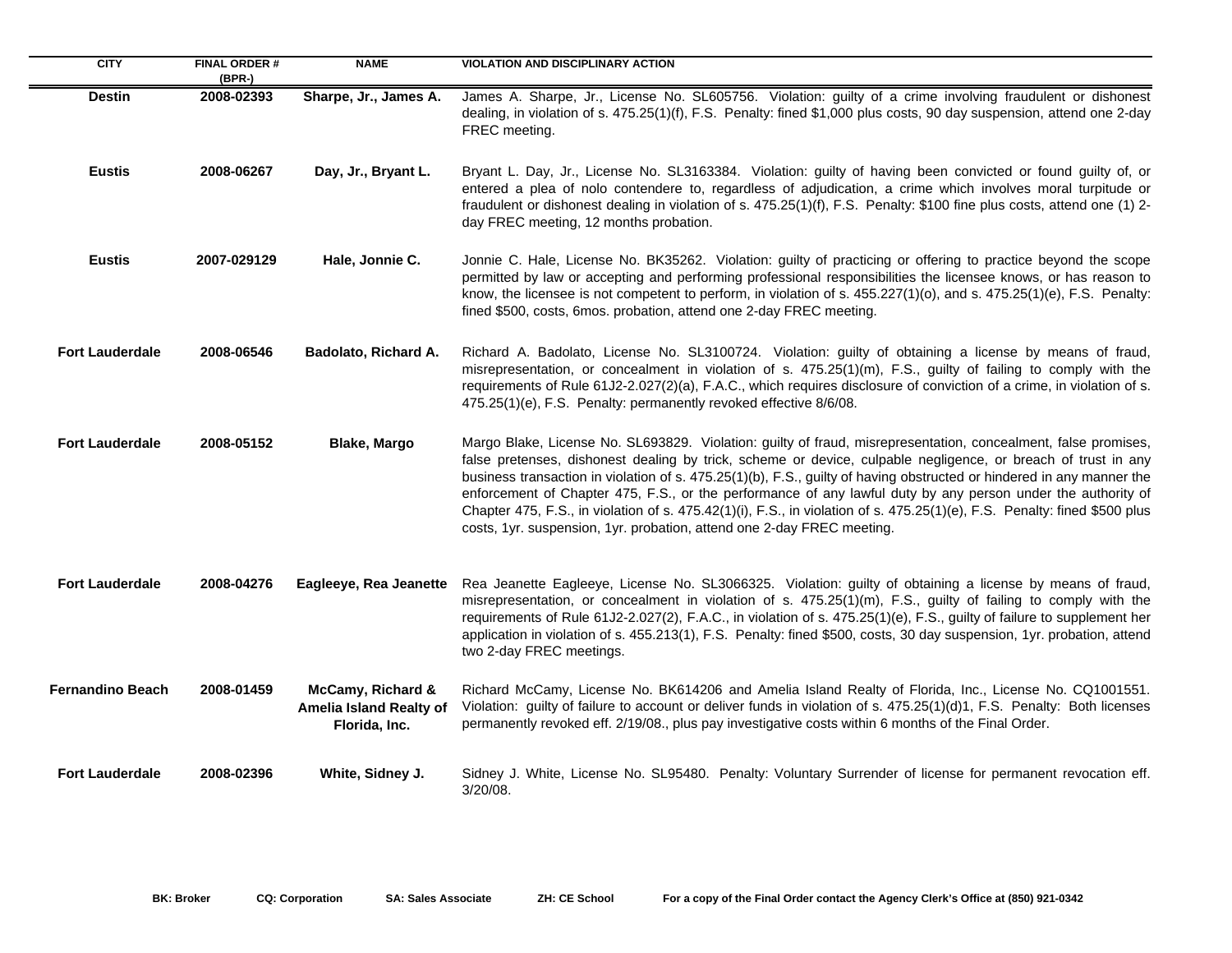| <b>CITY</b>            | <b>FINAL ORDER#</b><br>$(BPR-)$ | <b>NAME</b>                                      | <b>VIOLATION AND DISCIPLINARY ACTION</b>                                                                                                                                                                                                                                                                                                                                                                                                                                                                                                                                                                                                            |
|------------------------|---------------------------------|--------------------------------------------------|-----------------------------------------------------------------------------------------------------------------------------------------------------------------------------------------------------------------------------------------------------------------------------------------------------------------------------------------------------------------------------------------------------------------------------------------------------------------------------------------------------------------------------------------------------------------------------------------------------------------------------------------------------|
| <b>Fort Lauderdale</b> | 2008-04062                      | <b>Taylor Cunningham &amp;</b><br>Associates, PA | Taylor Cunningham & Associates, PA. License No. CQ1008774. Violation: guilty of failure to account or deliver<br>funds in violation of s. 475.25(1)(d)1, F.S. and guilty of failure to provide written notification to the Commission<br>within fifteen business days of the last party's demand and failure to institute one of the settlement procedures as<br>set forth in s. 475.25(1)(d)1, F.S., within thirty (30) business days after the last demand, in violation of Rule 61J2-<br>10.032(1)(a), F.A.C., in violation of s. 475.25(1)(e), F.S. Penalty: Permanent revocation of license effective<br>5/9/08, plus pay investigative costs. |
| <b>Fort Lauderdale</b> | 2008-04062                      | Taylor, Richard L.                               | Richard L. Taylor, License No. BK607569. Violation: guilty of failure to account or deliver funds in violation of s.<br>475.25(1)(d)1, F.S. and guilty of failure to provide written notification to the Commission within fifteen business<br>days of the last party's demand and failure to institute one of the settlement procedures as set forth in s.<br>475.25(1)(d)1, F.S., within thirty (30) business days after the last demand, in violation of Rule 61J2-10.032(1)(a),<br>F.A.C., in violation of s. 475.25(1)(e), F.S. Penalty: Permanent revocation of license effective 5/9/08, plus pay<br>investigative costs.                    |
| Gainesville            | 2008-06553                      | Haynes, Vernica M.                               | Vernica M. Haynes, License No. SL3173666. Violation: guilty of having been convicted or found guilty of, or<br>entered a plea of nolo contendere to, regardless of adjudication, a crime which involves moral turpitude or<br>fraudulent or dishonest dealing in violation of s. 475.25(1)(f), F.S.; guilty of not having informed the FREC in<br>writing within thirty (30) days of having pled guilty or having been convicted of a felony, in violation of s.<br>475.25(1)(p), F.S. Penalty: fined \$1,000, costs, 12 month probation, attend one 2-day FREC meeting.                                                                            |
| <b>Golden Beach</b>    | 2008-02389                      | Morgenstern, Paula V.                            | Paula V. Morgenstern, License No. BK600646. Violation: guilty of failing to ensure sales associate was properly<br>registered with the Petitioner, in violation of Rule 61J2-5.019, F.A.C., in violation of s. 475.25(1)(e), F.S. Penalty:<br>fined \$500 plus costs, 6mos. probation and attend one 2-day FREC meeting.                                                                                                                                                                                                                                                                                                                            |
| Hollywood              | 2008-04275                      | Delbyck, Hope                                    | Hope Delbyck, License No. SL542048. Violation: guilty of having collected any money in connection with any real<br>estate brokerage transaction except in the name of the employer and with the express consent of the employer in<br>violation of s. 475.42(1)(d), F.S., in violation of s. 475.25(1)(e), F.S. Penalty: Permanent revocation of license<br>effective 5/19/08, plus pay investigative costs.                                                                                                                                                                                                                                        |
| Jacksonville           | 2008-02881                      | Pellicer, Donald J.                              | Donald J. Pellicer, License No. BK158581. Violation: guilty of failure to keep accurate records of each deposit<br>transaction in violation of Rule 61J2-14.012(1), F.A.C., in violation of s. 475.25(1)(e), F.S. Guilty of failing to sign<br>monthly reconciliations showing broker's trust liability in violation of Rule 61J2-14.012(2), F.A.C., in violation of s.<br>475.25(1)(e), F.S. Penalty: fined \$2,500 plus costs, attend one 2-day FREC meeting, attend an Escrow<br>Management class. Penalty for corporation: Reprimanded.                                                                                                         |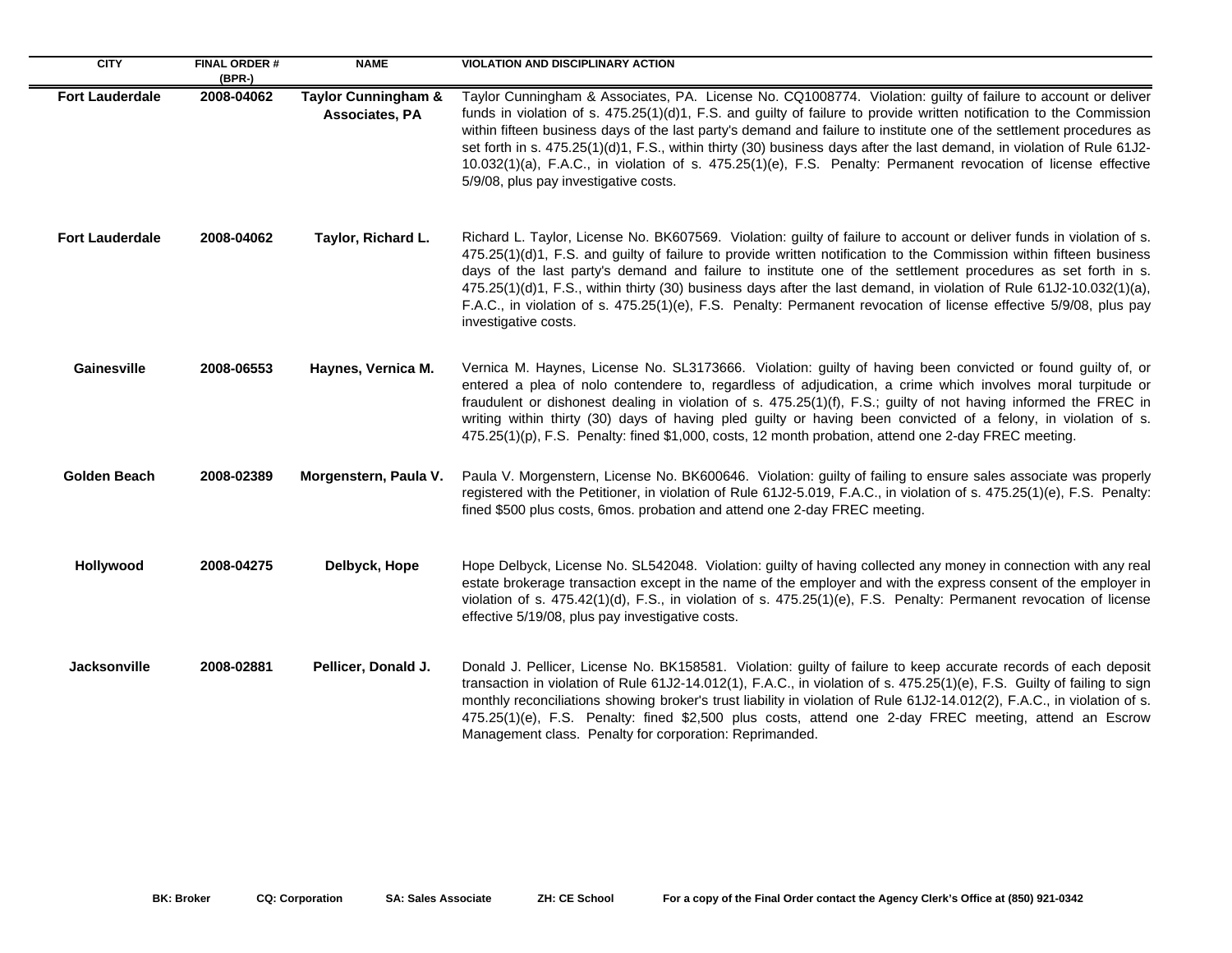| <b>CITY</b>         | <b>FINAL ORDER #</b><br>$(BPR-)$ | <b>NAME</b>                                                            | <b>VIOLATION AND DISCIPLINARY ACTION</b>                                                                                                                                                                                                                                                                                                                                                                                                                                                                                                                                                                       |
|---------------------|----------------------------------|------------------------------------------------------------------------|----------------------------------------------------------------------------------------------------------------------------------------------------------------------------------------------------------------------------------------------------------------------------------------------------------------------------------------------------------------------------------------------------------------------------------------------------------------------------------------------------------------------------------------------------------------------------------------------------------------|
| <b>Jacksonville</b> | 2008-02877                       | Pellicer, Inc.                                                         | Mann, Charles L. & Mann Charles L. Mann, License No. BK55026 & Mann Pellicer, Inc., License No. 133905. Violation: guilty of failure to<br>keep accurate records of each deposit transaction in violation of Rule 61J2-14.012(1), F.A.C., in violation of s.<br>475.25(1)(e), F.S. Guilty of failing to sign monthly reconciliations showing broker's trust liability in violation of Rule<br>61J2-14.012(2), F.A.C., in violation of s. 475.25(1)(e), F.S. Penalty: fined \$1,000 plus costs, attend one 2-day<br>FREC meeting, attend an Escrow Management class. Penalty for corporation: Reprimanded.      |
| Jensen Beach        | 2007-00069                       | Ramos, Sr., William D.                                                 | William D. Ramos, Sr., License No. SL3069643. Violation: guilty of obtaining a license by means of fraud,<br>misrepresentation, or concealment in violation of s. 475.25(1)(m), F.S., guilty of failing to comply with the<br>requirements of Rule 61J2-2.027(2), F.A.C., in violation of s. 475.25(1)(e), F.S. Penalty: 5 yr. suspension plus<br>investigative costs.                                                                                                                                                                                                                                         |
| Jesup, GA           | 2008-02379                       | <b>FEP World Wide</b><br>Industries, Inc.                              | FEP World Wide Industries, Inc., License No. CQ1004739. Penalty: Voluntary Surrender of license for<br>permanent revocation eff. 2/19/08.                                                                                                                                                                                                                                                                                                                                                                                                                                                                      |
| Jesup, GA           | 2008-02392                       | <b>Professional Realty and</b><br><b>Management Services,</b><br>Corp. | Professional Realty and Management Services, Corp., License No. CQ1006811. Voluntary surrender of license<br>for permanent revocation eff. 2/19/08.                                                                                                                                                                                                                                                                                                                                                                                                                                                            |
| Jupiter             | 2008-04122                       | Jones, James K.                                                        | James K. Jones, License No. BK392077. Violation: guilty of having advertised property or services in a manner<br>which is fraudulent, false, deceptive, or misleading in form or content in violation of Rule 61J2-10.025, F.A.C., s.<br>475.25(1)(c), F.S. Penalty: fined \$1,000, costs.                                                                                                                                                                                                                                                                                                                     |
| <b>Key Largo</b>    | 2008-01470                       | <b>Bilsing, William Glenn</b>                                          | William Glenn Bilsing, License No. SL3067277. Violation: guilty of failing to comply with the requirements of Rule<br>61J2-2.027(2), F.A.C., in violation of s. 475.25(1)(e), F.S. Penalty: fined \$750 plus costs, 6mos. probation, attend<br>one 2-day FREC meeting.                                                                                                                                                                                                                                                                                                                                         |
| <b>Kissimmee</b>    | 2008-04119                       | Arone, Anthony L.                                                      | Anthony L. Arone, License No. SL505204. Violation: guilty of having been convicted or found guilty of, or entered<br>a plea of nolo contendere to, regardless of adjudication, a crime which involves moral turpitude or fraudulent or<br>dishonest dealing in violation of s. 475.25(1)(f), F.S. Guilty of not having informed the Florida Real Estate<br>Commission in writing within (30) days of having pled guilty or having been convicted of a felony, in violation of s.<br>475.25(1)(p), F.S. Penalty: fined \$2,000 plus costs; 6 mos. suspension; 1yr probation; attend (2) 2-day FREC<br>meetings. |
| <b>Kissimmee</b>    | 2008-01452                       | Gardonio, Ana Maria                                                    | Ana Maria Gardonio, License No. SL688868. Violation: guilty of having operated as a broker while licensed as a<br>sales associate in violation of s. 475.42(1)(b), F.S., in violation of s. 475.25(1)(e), F.S., guilty of failure to account<br>or deliver funds in violation of s. 475.25(1)(d), F.S. Penalty: fined \$1,000 plus costs, 30 day suspension, 6 mos.<br>probation, attend one 2-day FREC meeting.                                                                                                                                                                                               |
| <b>Lake City</b>    |                                  |                                                                        | 2008-04056 Lancaster, James Rodney James Rodney Lancaster, License No. SL3071544. Violation: guilty of failing to comply with the requirements of<br>rule 61J2-2.027(2), F.A.C., in violation of s. 475.25(1)(e), F.S. Penalty: fined \$1,000, 6mos. Probation, attend one<br>2-day FREC meeting.                                                                                                                                                                                                                                                                                                              |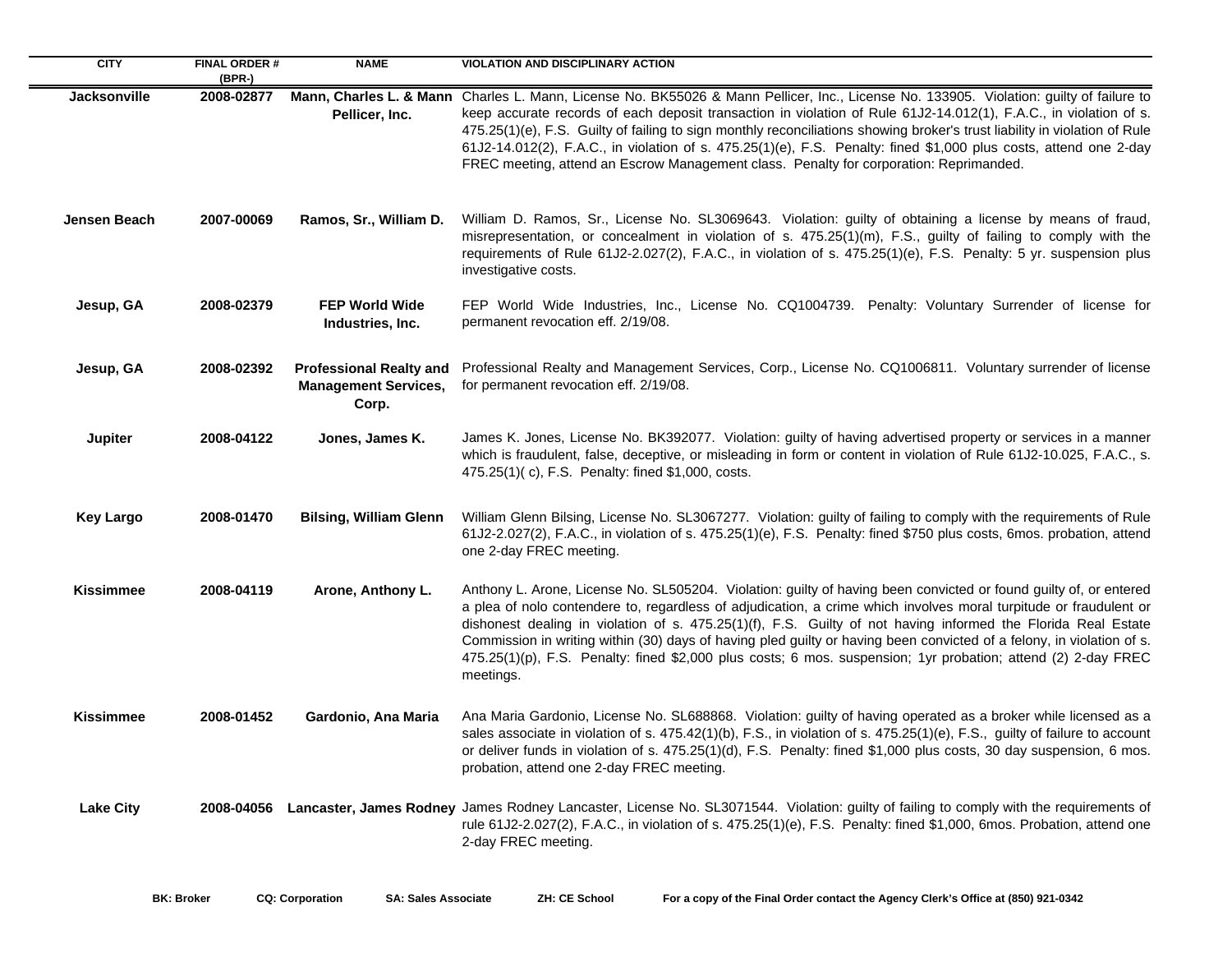| <b>CITY</b>         | <b>FINAL ORDER#</b><br>(BPR-) | <b>NAME</b>                                    | <b>VIOLATION AND DISCIPLINARY ACTION</b>                                                                                                                                                                                                                                                                                                                                                                                                                                                                                                                                                                                                                                                                                                                                                                                                                                                                                                                                                                                                                                                                                                                                                                                                                      |
|---------------------|-------------------------------|------------------------------------------------|---------------------------------------------------------------------------------------------------------------------------------------------------------------------------------------------------------------------------------------------------------------------------------------------------------------------------------------------------------------------------------------------------------------------------------------------------------------------------------------------------------------------------------------------------------------------------------------------------------------------------------------------------------------------------------------------------------------------------------------------------------------------------------------------------------------------------------------------------------------------------------------------------------------------------------------------------------------------------------------------------------------------------------------------------------------------------------------------------------------------------------------------------------------------------------------------------------------------------------------------------------------|
| Lakeland            | 2008-02383                    | Howard, Shajuania                              | Shajuania Howard, License No. BK690591. Violation: guilty of having violated a lawful order of the FREC, in<br>violation of s. 475.42(1)(e), F.S. Penalty: \$100 fine plus costs, 6mos probation, attend one 2-day FREC meeting.                                                                                                                                                                                                                                                                                                                                                                                                                                                                                                                                                                                                                                                                                                                                                                                                                                                                                                                                                                                                                              |
| Lakeland            | 2008-02383                    | <b>Jenkins &amp; Associates,</b><br><b>LLC</b> | Jenkins & Associates, LLC. License No. CQ1015695. Violation: guilty of having violated a lawful order of the<br>FREC, in violation of s. 475.42(1)(e), F.S., Penalty: \$100 fine plus costs.                                                                                                                                                                                                                                                                                                                                                                                                                                                                                                                                                                                                                                                                                                                                                                                                                                                                                                                                                                                                                                                                  |
| <b>Lake Park</b>    | 2008-05120                    | Millman, Sondra                                | Sondra Millman, License No. BK413853. Violation: guilty of aiding, assisting, procuring, employing, or advising<br>any unlicensed person or entity to practice a profession contrary to Chapter 455, 475 or the rules of the Petitioner<br>in violation of s. 455.227(1)(j), F.S., guilty of sharing a commission with, or paid a fee or other compensation to, a<br>person not properly licensed as a broker, broker-salesperson, or salesperson under the laws of this state, for the<br>referral of real estate business, clients, prospects, or customers, or for any one or more of the services set forth in<br>s. 475.25(1)(a), F.S., in violation of s. 475.25(1)(h), F.S. Penalty: fined \$500 plus costs, twelve (12) months<br>probation, attend one 2-day FREC meeting.                                                                                                                                                                                                                                                                                                                                                                                                                                                                           |
| <b>Land O'Lakes</b> |                               |                                                | 2008-05118 Lindstone, Clark Sherman Clark Sherman Lindstone, License No. SL593379. Violation: guilty of failing to account or deliver funds in<br>violation of s. 475.25(1)(d)1, F.S., guilty of making misleading, deceptive, or fraudulent representations in or<br>related to the practice of the licensee's profession in violation of s. 455.227(1)(a), F.S., guilty of intentionally<br>violating any rule adopted by the Commission or the Department in violation of s. 455.227(1)(b), F.S., guilty of<br>violating any provision of this Chapter, the applicable professional practice act, a rule of the Department or the<br>Commission, or a lawful order of the Department or the Commission, or failing to comply with a lawfully issued<br>subpoena of the Department in violation of s. 455.227(1)(q), F.S., guilty of exercising influence over the client for<br>the purpose of financial gain of the licensee or a third party in violation of s. 455.227(1)(n), F.S., guilty of practicing<br>or offering to practice beyond the scope permitted by law or accepting and performing professional responsibilities<br>the licensee knows, or has reason to know, the licensee is not competent to perform in violation of s. 455.227(1)(o) |
| Lantana             | 2008-04277                    | <b>Federer, Curtis Todd</b>                    | Curtis Todd Federer, License No. SL539274. Violation: guilty of not having informed the Florida Real Estate<br>Commission in writing within thirty (30) days of having pled guilty or having been convicted of a felony, in violation<br>of s. 475.25(1)(p), F.S., Penalty: fined \$1,000, costs, 30 day suspension, 1yr. probation, attend two 2-day FREC<br>meetings.                                                                                                                                                                                                                                                                                                                                                                                                                                                                                                                                                                                                                                                                                                                                                                                                                                                                                       |
| Lauderhill          | 2008-01467                    | <b>Realty</b>                                  | Vachon, Jacqueline Anne Jacqueline Anne Vachon, License No. BK397420 and Home Show Specialist Realty, License No. CQ1013031.<br>& Home Show Specialist Violation: guilty of failure to account or deliver funds in violation of s. 475.25(1)(d),1, F.S., guilty of having<br>operated as a licensee without being the holder of a valid and current license in violation of s. 475.42(1)(a), F.S.,<br>in violation of s. 475.25(1)(e), F.S., guilty of failure to prepare the required written monthly escrow statement-<br>reconciliations in violation of Rule 61J2-14.012(2) and (3), F.A.C., in violation of s. 475.25(1)(e), F.S., guilty of<br>failure to maintain trust funds in the real estate brokerage escrow account or some other proper depository until<br>disbursement thereof was properly authorized in violation of s. 475.25(1)(k), F.S. Penalty: Ms. Vachon and Home<br>Show Specialist Realty shall each pay a \$500.00 fine plus costs, and servce a 6mos. probation.                                                                                                                                                                                                                                                                  |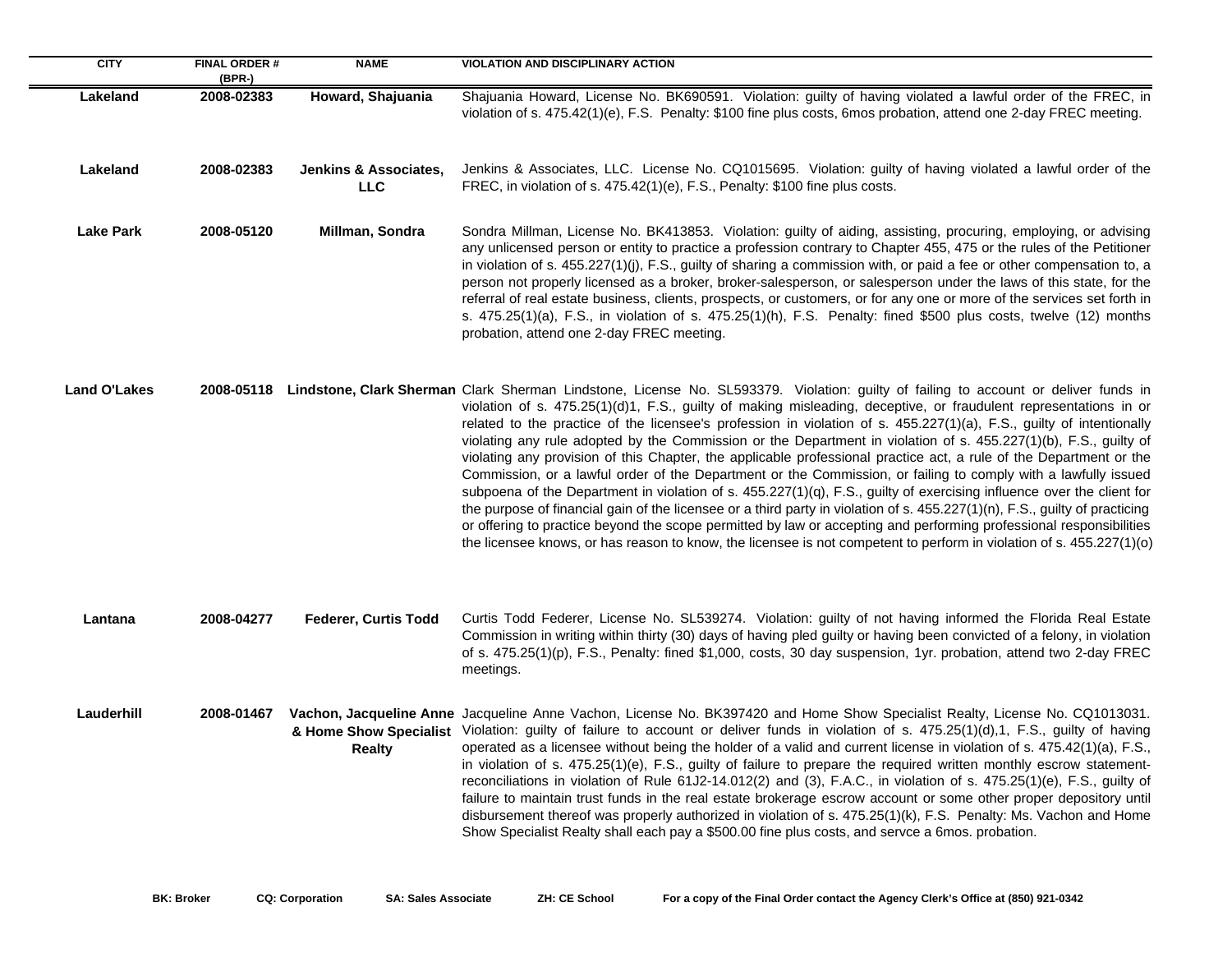| <b>CITY</b>        | <b>FINAL ORDER#</b><br>$(BPR-)$ | <b>NAME</b>          | <b>VIOLATION AND DISCIPLINARY ACTION</b>                                                                                                                                                                                                                                                                                                                                                                                                                                                                                                                                                                                                                                                                                                                                                                                                                                                                                                                                                                                                                                                                                                                                                                                                                                 |
|--------------------|---------------------------------|----------------------|--------------------------------------------------------------------------------------------------------------------------------------------------------------------------------------------------------------------------------------------------------------------------------------------------------------------------------------------------------------------------------------------------------------------------------------------------------------------------------------------------------------------------------------------------------------------------------------------------------------------------------------------------------------------------------------------------------------------------------------------------------------------------------------------------------------------------------------------------------------------------------------------------------------------------------------------------------------------------------------------------------------------------------------------------------------------------------------------------------------------------------------------------------------------------------------------------------------------------------------------------------------------------|
| <b>Live Oak</b>    | 2007-01429                      | Rankin Realty, Inc.  | Rankin, Jock Vernon and Jock Vernon Rankin, License No. BK604424; Rankin Realty, Inc., License No. CQ1004226. Violation: guilty of<br>fraud, misrepresentation, concealment, false promises, false pretense, dishonest dealing by trick, scheme or<br>device, culpable negligence, or breach of trust in any business transaction in violation of s. 475.25(1)(b), F.S.<br>Penalty: fined \$1,000 and 1yr suspension. (appeal resolved. First DCA affirmed the Department's original<br>Final Order. Mandate effective 4/24/08.                                                                                                                                                                                                                                                                                                                                                                                                                                                                                                                                                                                                                                                                                                                                          |
| Lutz               | 2008-03904                      | Harris, Eulauia      | Eulauia Harris, License No. BK453845. Violation: guilty of failure to account or deliver funds in violation of s.<br>475.25(1)(d)1, F.S., guilty of failure to maintain trust funds in the real estate brokerage escrow bank account or<br>some other proper depository until disbursement thereof was properly authorized in violation of s. 475.25(1)(k),<br>F.S., guilty of failure to account or deliver funds in violation of s. 475.25(1)(d)1, F.S., guilty of failure to maintain<br>trust funds in the real estate brokerage escrow bank account or some other proper depository until disbursement<br>thereof was properly authorized in violation of s. 475.25(1)(k), F.S. Penalty: fined \$2,000, costs, 6mos.<br>suspension, 1yr. probation, attend one 2-day FREC meeting.                                                                                                                                                                                                                                                                                                                                                                                                                                                                                  |
| <b>Margate</b>     | 2008-04273                      | Asghar, Sheraz Pasha | Sheraz Pasha Asghar, License No. SL3125669. Violation: guilty of fraud, misrepresentation, concealment, false<br>promises, false pretenses, dishonest dealing by trick scheme or device, culpable negligence, or breach of trust in<br>any business transaction in violation of s. 475.25(1)(b), F.S., guilty of having operated as a broker without being<br>the holder of a valid and current license as a broker in violation of s. 475.42(1)(a), F.S., in violation of s.<br>475.25(1)(e), F.S., guilty of failure to immediately place with the registered employer any money, fund, deposit,<br>check or draft entrusted to his as agent of the registered employer in violation of Rule 61J2-14.009, F.A.C., and s.<br>475.25(1)(k), F.S., in violation of s. 475.25(1)(e), F.S., and guilty of having collected any money in connection with<br>any real estate brokerage transaction except in the name of the employer and with the express consent of the<br>employer and is guilty of commencing or maintaining any action for a commission or compensation against any<br>person except his registered employer in violation of s. 475.42(1)(d), F.S., in violation of s. 475.25(1)(e), F.S.<br>Penalty: permanent revocation of license effective 5/19/08. |
| <b>Margate</b>     | 2008-01466                      | Toribio, Angel J.    | Angel J. Toribio, License No. SL3036406. Violation: guilty of concealment, false promises, false pretenses,<br>dishonest dealing by trick, scheme or device, culpable negligence, or breach of trust in any business transaction<br>in violation of s. 475.25(1)(b), F.S. Penalty: Permanent revocation eff. 2/19/08 plus pay investigative costs.                                                                                                                                                                                                                                                                                                                                                                                                                                                                                                                                                                                                                                                                                                                                                                                                                                                                                                                       |
| <b>Mary Esther</b> | 2008-01461                      | Morgan, Nancy D.     | Nancy D. Morgan, License No. SL3078292. Violation: guilty of breach of trust in any business transaction and of<br>violating a duty imposed upon her by law or by the terms of a listing contract, written, oral, express, or implied, in a<br>real estate transaction, in violation of s. 475.25(1)(b), F.S., guilty of violating any provision of s. 475.275 or s.<br>475.278, F.S., including the duties owed under the sections, in violation of s. 475.25(1)(q), F.S. Penalty: fined<br>\$500.00 plus costs, 1yr. suspension, 1yr. probation, attend one 2-day FREC meeting.                                                                                                                                                                                                                                                                                                                                                                                                                                                                                                                                                                                                                                                                                        |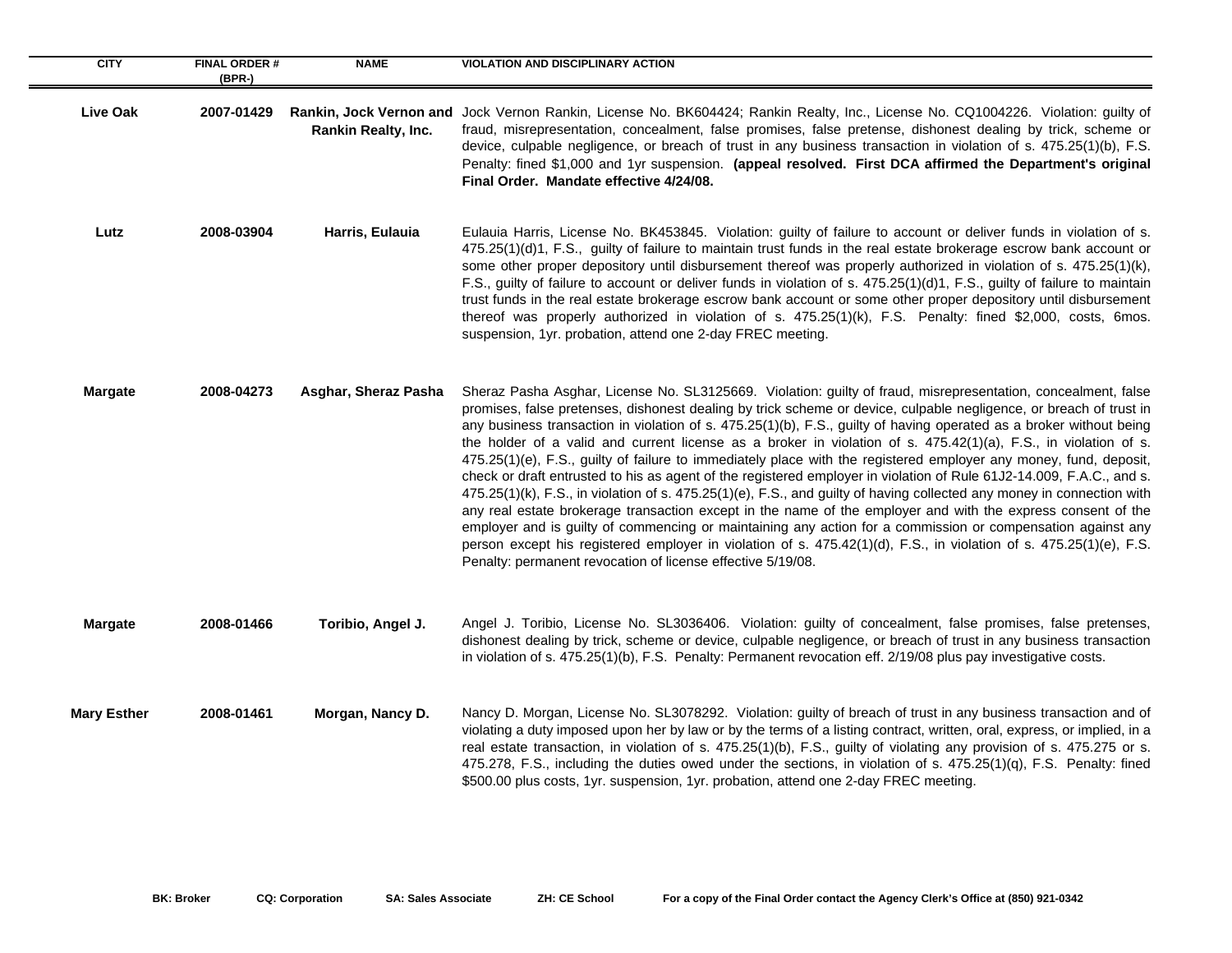| <b>CITY</b>           | <b>FINAL ORDER#</b><br>(BPR-) | <b>NAME</b>                               | <b>VIOLATION AND DISCIPLINARY ACTION</b>                                                                                                                                                                                                                                                                                                                                                                                                                                                                                                                                                                                                                         |
|-----------------------|-------------------------------|-------------------------------------------|------------------------------------------------------------------------------------------------------------------------------------------------------------------------------------------------------------------------------------------------------------------------------------------------------------------------------------------------------------------------------------------------------------------------------------------------------------------------------------------------------------------------------------------------------------------------------------------------------------------------------------------------------------------|
| <b>Merritt Island</b> | 2008-06550                    | <b>Finfrock, Donald Eugene</b>            | Donald Eugene Finfrock, License No. SL3013979. Violation: guilty of having violated a lawful order of the FREC,<br>in violation of s. 475.42(1)(e), F.S., in violation of s. 475.25(1)(e), F.S. Penalty: permanent revocation of license<br>effective 8/6/08.                                                                                                                                                                                                                                                                                                                                                                                                    |
| <b>Merritt Island</b> | 2008-08764                    | Teague, Todd R.                           | Todd R. Teague, License No. SL3016346. Violation: guilty of having been convicted or found guilty of, or entered<br>a plea of nolo contendere to, regardless of adjudication, a crime which involves moral turpitude or fraudulent or<br>dishonest dealing, in violation of s. 475.25(1)(f), F.S., guilty of not having informed the FREC in writing within thirty<br>(30) days of having pled guilty or having been convicted of a felony, in violation of s. 475.25(1)(p), F.S. Penalty:<br>\$2,000 fine plus costs, 12mos. probation, 6mos. suspension, attend two 2-day FREC meetings.                                                                       |
| Miami                 | 2008-01447                    | <b>Baixeras, Juan Carlos</b>              | Juan Carlos Baixeras, License No. BK3020377. Violation: guilty of failing to maintain trust funds in real estate<br>brokerage escrow bank accounts or some other proper depository until disbursement thereof was properly<br>authorized in violation of s. 475.25(1)(k), F.S. Penalty: fined \$500.00 plus costs, 6 mos. probation, attend one 2-<br>day FREC meeting.                                                                                                                                                                                                                                                                                          |
| <b>Miami</b>          | 2008-08765                    | Bedoya, Efrain                            | Efrain Bedoya, License No. SL3044364. Violation: failed to notify Petitioner, in writing, of the current mailing<br>address and any change in the current mailing address, within ten days after the change, in violation of Rule 61J2<br>10.038, F.A.C., in violation of s. 475.25(1)(e), F.S. Penalty: \$1,000 fine plus costs, 6mos. probation, 8yr.<br>suspension.                                                                                                                                                                                                                                                                                           |
| Miami                 | 2008-08761                    | Cabrera, Rafael R.                        | Rafael R. Cabrera, License No(s) BK460129; 3071873; 3047518. Violation: guilty of failure to preserve and make<br>available to the Petitioner all books, records, and supporting documents in violation of Rule 61J2-14.012(1),<br>F.A.C., and s. 475.5015, F.S., in violation of s. 475.25(1)(e), F.S.                                                                                                                                                                                                                                                                                                                                                          |
| Miami                 | 2008-04050                    | <b>Courvoisier Realty</b><br>Corporation  | Courvoisier Realty Corporation, License No. CQ1008935. Violation: guilty of aiding, assisting, procuring,<br>employing, or advising any unlicensed person or entity to practice a profession contrary to Chapter 455, 475 or<br>the rules of the Petitioner in violation of s. 455.227(1)(j), F.S., and guilty of sharing a commission with, or paid a<br>fee or other compensation to, a person not properly licensed as a broker, broker-salesperson, or salesperson<br>under the laws of this state, for the referral of real estate business, clients, prospects, or customers in violation of<br>s. 475.25(1)(h), F.S. Penalty: fined \$2,000, reprimanded. |
| Miami                 | 2008-05114                    | <b>Global Investments</b><br>Realty, Inc. | Global Investments Realty, Inc., License No. CQ1003329. Violation: guilty of violating s. 475.25(1)(e), F.S.,<br>failure to provide written notification to the Florida Real Estate Commission within fifteen business days of the<br>party's demand and failure to institute one of the settlement procedures as set forth in s. 475.25(1)(d)1, F.S.,<br>within thirty business days after the last demand, in violation of Rule 61J2-10.032(1)(a), F.A.C. Penalty:<br>reprimanded, plus costs.                                                                                                                                                                 |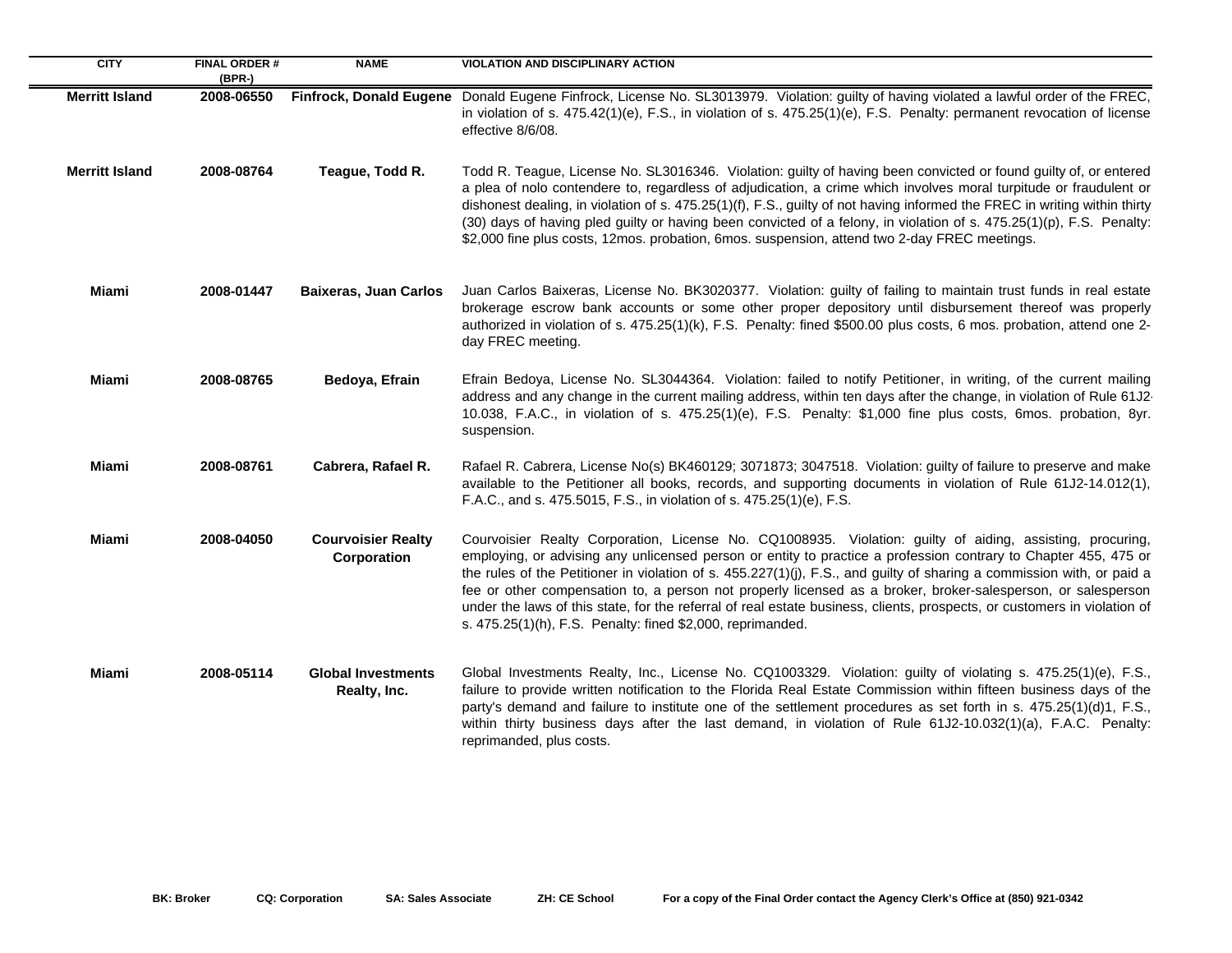| <b>CITY</b>  | <b>FINAL ORDER#</b><br>(BPR-) | <b>NAME</b>        | <b>VIOLATION AND DISCIPLINARY ACTION</b>                                                                                                                                                                                                                                                                                                                                                                                                                                                                                                                                                                                                                                                                                                                                                                                                                                                                                                                                   |
|--------------|-------------------------------|--------------------|----------------------------------------------------------------------------------------------------------------------------------------------------------------------------------------------------------------------------------------------------------------------------------------------------------------------------------------------------------------------------------------------------------------------------------------------------------------------------------------------------------------------------------------------------------------------------------------------------------------------------------------------------------------------------------------------------------------------------------------------------------------------------------------------------------------------------------------------------------------------------------------------------------------------------------------------------------------------------|
| Miami        | 2008-04050                    | Gomez, Jaime O.    | Jaime O. Gomez, License No. BK625585. Violation: guilty of aiding, assisting, procuring, employing, or advising<br>any unlicensed person or entity to practice a profession contrary to Chapter 455, 475 or the rules of the Petitioner<br>in violation of s. 455.227(1)(j), F.S., guilty of sharing a commission with, or paid a fee or other compensation to, a<br>person not properly licensed as a broker, broker-salesperson, or salesperson under the laws of this state, for the<br>referral of real estate business, clients, prospects, or customers in violation of s. 475.25(1)(h), F.S. Penalty: fined<br>\$2,000, costs, 60 day suspension, 6mos. probation, attend two 2-day FREC meetings.                                                                                                                                                                                                                                                                  |
| Miami        | 2008-02387                    | Layne, Fredrick B. | Fredrick B. Layne, License No. BK3003807. Violation: guilty of having been convicted or found guilty of, or<br>entered a plea of nolo contendere to, regardless of adjudication, a crime which involves moral turpitude or<br>fraudulent or dishonest dealing in violation of s. 475.25(1)(f), F.S., guilty of being confined in a federal prison<br>thereby being in violation of s.475.25(1)(n), F.S. Penalty: Voluntary Surrender of License for permanent<br>revocation eff. 2/19/08.                                                                                                                                                                                                                                                                                                                                                                                                                                                                                  |
| Miami        | 2008-01446                    | <b>Rosso</b>       | Lopez-Aguiar, Grace Del Grace Del Rosso Lopez-Aguiar, License No. BK363549. Violation: guilty of culpable negligence in violation of s.<br>475.25(1)(b), F.S., guilty of failing to provide written notification to the Florida Real Estate Commission within<br>fifteen (15) business days of the last party's demand and failure to institute one of the settlement procedures as<br>set forth in s. 475.25(1)(d)1, F.S., within thirty (30) business days after the last demand in violation of Rule 61J2-<br>10.032(1)(a), F.A.C., in violation of s. 475.25(1)(e), F.S., guilty of failure to preserve and make available to the<br>Petitioner, all books, records, and supporting documents and failed to keep an accurate account of all trust fund<br>transactions in violation of Rule 61J2-14.012(1), F.A.C., and s. 475.5015, F.S., in violation of s. 475.25(1)(e), F.S.<br>Penalty: fined \$2,000 plus costs, attend one 2-day FREC meeting, 6mos. probation. |
| <b>Miami</b> | 2008-01445                    | <b>Rosso</b>       | Lopez-Aguiar, Grace Del Grace Del Rosso Lopez-Aguiar, License No. BK363549. Violation: guilty of culpable negligence 475.25(1)(b),<br>F.S., guilty of failure to properly prepare the required written monthly escrow statement-reconciliations in violation<br>of Rule 61J2-14.012(2) and (3), F.A.C., in violation of s. 475.25(1)(e), F.S. Penalty: fined \$1,000 plus costs,<br>attend two 2-day FREC meetings, 6mos. probation.                                                                                                                                                                                                                                                                                                                                                                                                                                                                                                                                       |
| Miami        | 2008-01460                    | Miranda, Xavier F. | Xavier F. Miranda, License No. BK3155096, Voluntary surrender of license for permanent revocation eff. 1/15/08.                                                                                                                                                                                                                                                                                                                                                                                                                                                                                                                                                                                                                                                                                                                                                                                                                                                            |
| <b>Miami</b> | 2008-02880                    |                    | Pardo, Jr., Jose Antonio Jose Antonio Pardo, Jr., License No. SL659351. Violation: guilty of culpable negligence or misrepresentation,<br>dishonest dealing by trick, scheme or device, or breach of trust in any business transaction in violation of s.<br>475.25(1)(b), F.S. Penalty: fined \$1,000 plus costs, 6 mos. probation, attend one 2-day FREC meeting.                                                                                                                                                                                                                                                                                                                                                                                                                                                                                                                                                                                                        |
| Miami        | 2008-04127                    | Paris, Stephen P.  | Stephen P. Paris, License No. SL3024567. Violation: guilty of having violated a lawful order of the FREC in<br>violation of s. 475.42(1)(e) and 475.25(1)(e), F.S. Penalty: permanent revocation of license effective 5/13/08 plus<br>costs.                                                                                                                                                                                                                                                                                                                                                                                                                                                                                                                                                                                                                                                                                                                               |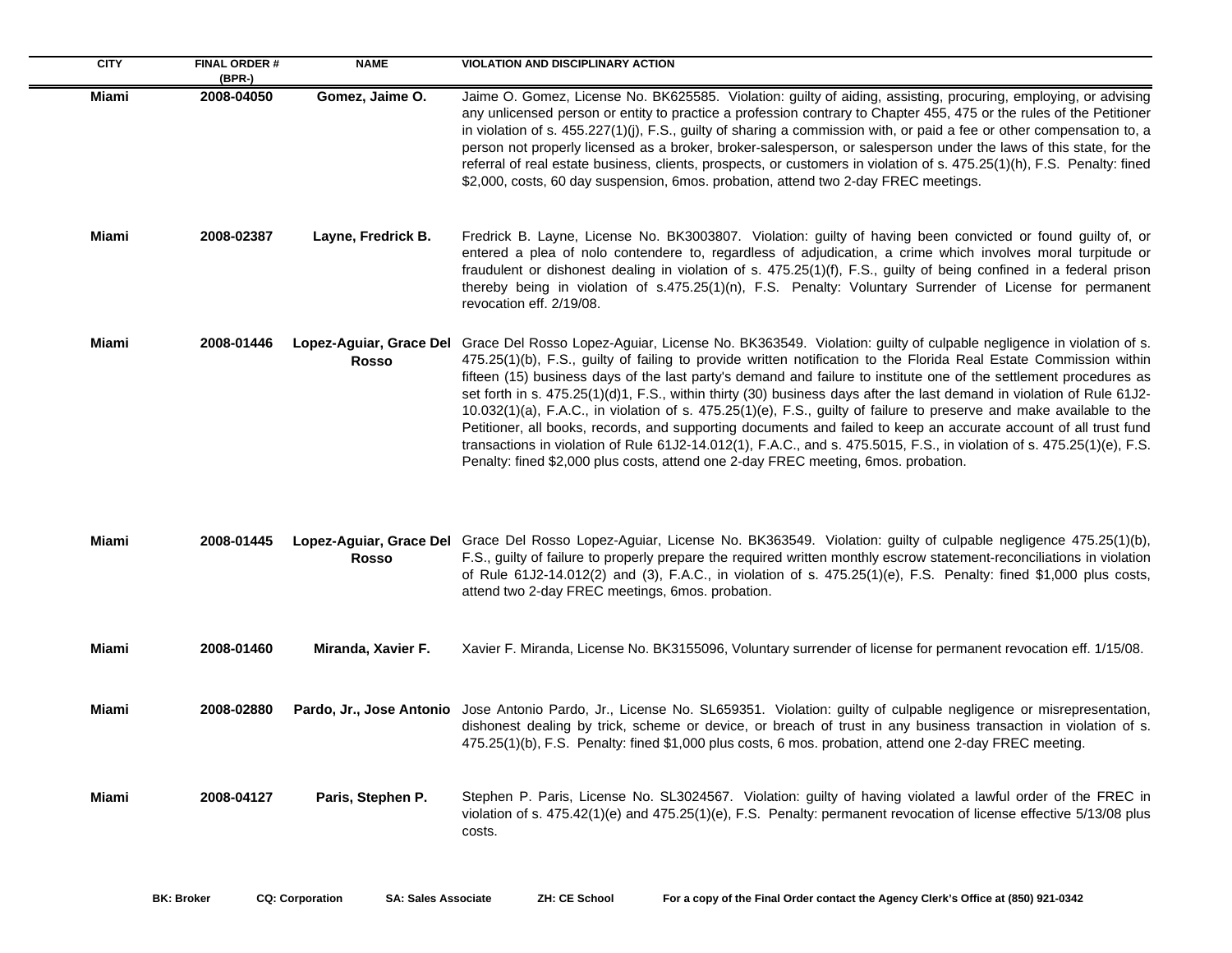| <b>CITY</b> | <b>FINAL ORDER #</b><br>$(BPR-)$ | <b>NAME</b>        | <b>VIOLATION AND DISCIPLINARY ACTION</b>                                                                                                                                                                                                                                                                                                                                                                                                                                                                               |
|-------------|----------------------------------|--------------------|------------------------------------------------------------------------------------------------------------------------------------------------------------------------------------------------------------------------------------------------------------------------------------------------------------------------------------------------------------------------------------------------------------------------------------------------------------------------------------------------------------------------|
| Miami       | 2008-01462                       | Pierre, Wilfred W. | Wilfred W. Pierre, License No. SL3105337. Violation: guilty of aiding, assisting, procuring, employing, or advising<br>any unlicensed person or entity to practice a profession contrary to Chapter 455, 475, or the Rules of the<br>Petitioner in violation of s. 455.227(1)(j), F.S. Penalty: fined \$500.00 plus costs, 6 mos. probation, attend one 2-<br>day FREC meeting.                                                                                                                                        |
| Miami       | 2008-05121                       | Rodriguez, Joel    | Joel Rodriguez, License No. BK545697. Violation: violated s. 475.25(1)(e), F.S., failure to provide written<br>notification to the Florida Real Estate Commission within fifteen business days of the party's demand and failure<br>to institute one of the settlement procedures as set forth in s. $475.25(1)(d)1$ , F.S., within thirty business days after<br>the last demand in violation of Rule 61J2-10.032(1)(a), F.A.C. Penalty: fined \$1,000 plus costs, 1yr. probation,<br>attend two 2-day FREC meetings. |
| Miami       |                                  |                    | 2007-06395 Rodriguez, Rachelle Fried Rachelle Fried Rodriguez, License No. SL590257. Violation: guilty of aiding, assisting, procuring, employing, or<br>advising any licensed person or entity to practice a profession contrary to Chapter 455, 475 or the rules of the<br>Petitioner in violation of s. 475.25(1)(b), F.S. Penalty: pay costs of \$1,023.00, permanent revocation of license<br>effective 8/15/07. (Case appeal was Affirmed, Pur Curiam by the Third DCA on 5/16/08)                               |
| Miami       | 2008-01465                       | Roman, Thomas A.   | Thomas A. Roman, License No. SL3036407. Violation: guilty of obtaining a license by means of fraud,<br>misrepresentation or concealment in violation of s. 475.25(1)(m), F.S., guilty of failing to comply with the<br>requirements of Rule 61J2-2.027(2), F.A.C., in violation of s. 475.25(1)(e), F.S. Penalty: Permanent revocation of<br>license eff. 2/19/08, plus pay investigative costs.                                                                                                                       |
| Miami       | 2008-04128                       | Ross, Tom W.       | Tom W. Ross, License No. SL3061295. Violation: guilty of having violated a lawful order of the FREC in violation<br>of s. 475.42(1)(e) and 475.25(1)(e), F.S. Penalty: fined \$500, costs, 6mos. Probation, attend one 2-day FREC<br>meeting.                                                                                                                                                                                                                                                                          |
| Miami       |                                  |                    | 2006-09603 Stanley, Dwayne Lamonte Dwayne Lamonte Stanley, License No. SL659485. Violation: guilty of violating a lawful order of the FREC in<br>violation of s. 475.42(1)(e), F.S. Penalty: fined \$1,000 plus costs, attend two (2-day) FREC meetings, 1yr<br>suspension. (appeal dismissed by the Third DCA on 5/14/08)                                                                                                                                                                                             |
| Miami       | 2008-01469                       | Zamora, Irving A.  | Irving A. Zamora, License No. ZH1002162. Violation: guilty of failure to comply with the continuing education<br>requirements of Rule 61J2-3.020(4)(a), F.A.C., in violation of s. 475.25(1)(e), F.S. Penalty: fined \$500.00 plus<br>costs, 6mos. Probation, attend one 2-day FREC meeting.                                                                                                                                                                                                                           |
| Miami Beach | 2008-01450                       | Chassen, Jeremy    | Jeremy Chassen, License No. SL3094398. Violation: guilty of having been convicted or found guilty of, or<br>entered a plea of nolo contendere to, regardless of adjudication, a crime which directly relates to the activities of a<br>licensed broker or sales associate or involves moral turpitude or fraudulent or dishonest dealing in violation of s.<br>475.25(1)(f), F.S. Penalty: fined \$500 plus costs, 6 mos. probation, attend one 2-day FREC meeting.                                                    |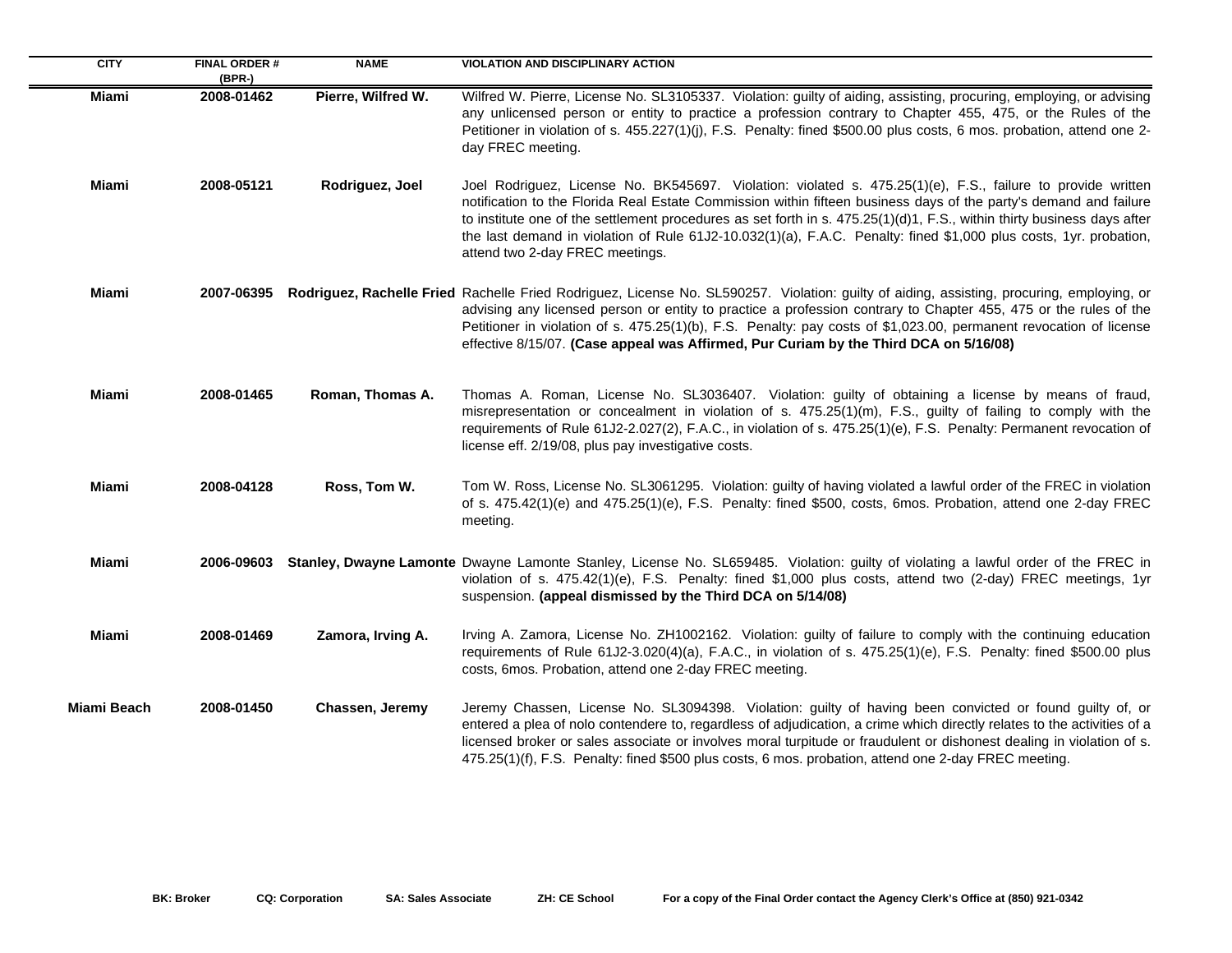| <b>CITY</b>          | <b>FINAL ORDER#</b><br>$(BPR-)$ | <b>NAME</b>                   | <b>VIOLATION AND DISCIPLINARY ACTION</b>                                                                                                                                                                                                                                                                                                                                                                                                                                                                                                                                                                                                                                                                                                                                                                                                                                                                                                                                                                               |
|----------------------|---------------------------------|-------------------------------|------------------------------------------------------------------------------------------------------------------------------------------------------------------------------------------------------------------------------------------------------------------------------------------------------------------------------------------------------------------------------------------------------------------------------------------------------------------------------------------------------------------------------------------------------------------------------------------------------------------------------------------------------------------------------------------------------------------------------------------------------------------------------------------------------------------------------------------------------------------------------------------------------------------------------------------------------------------------------------------------------------------------|
| Miami Beach          | 2008-05154                      | Christlieb, Gustavo A.        | Gustavo A. Christlieb, License No. SL622043. Violation: guilty of having collected any money in connection with<br>any real estate brokerage transaction except in the name of the employer and with the express consent of the<br>employer; and is guilty of commencing or maintaining any action for a commission or compensation against any<br>person except his registered employer in violation of s. 475.42(1)(d), F.S., in violation of s. 475.25(1)(e), F.S.<br>Penalty: fined \$500, 6mos. probation, attend one 2-day FREC meeting.                                                                                                                                                                                                                                                                                                                                                                                                                                                                         |
| <b>Miami Springs</b> | 2008-01463                      | <b>Randol, Gregory Randol</b> | Gregory Godfrey Randol, License No. BK3128112. Violation: guilty of having been convicted or found guilty of, or<br>entered a plea of nolo contendere to, regardless of adjudication, a crime which involves moral turpitude or<br>fraudulent or dishonest dealing in violation of s. 475.25(1)(f), F.S., guilty of not having informed the Florida Real<br>Estate Commission in writing within thirty (30) days of having pled guilty or having been convicted of a felony, in<br>violation of s. 475.25(1)(p), F.S., guilty of being confined in a state or federal prison thereby being in violation of s.<br>475.25(1)(n), F.S. Penalty: fined \$1,000 plus costs, suspension of license until November 13, 2010, with the<br>possibility of early re-enstatement if Respondent's criminal probation is terminated early, 1yr. probation, attend two<br>2-day FREC meetings.                                                                                                                                       |
| Miramar              | 2008-04274                      | <b>Burnett, Vincent Keith</b> | Vincent Keith Burnett, License No. SL617000. Violation: guilty of having been convicted or found guilty of, or<br>entered a plea of nolo contendere to, regardless of adjudication, a crime which involves moral turpitude or<br>fraudulent or dishonest dealing in violation of s. 475.25(1)(f), F.S., and guilty of not having informed the Florida<br>Real Estate Commission in writing within thirty (30) days of having pled guilty or having been convicted of a<br>felony, in violation of s. 475.25(1)(p), F.S. Penalty: fined \$1,000, costs, 90 day suspension, 1yr. probation, attend<br>one 2-day FREC meeting.                                                                                                                                                                                                                                                                                                                                                                                            |
| <b>Miramar</b>       | 2008-06703                      | <b>Thermilus, Quental</b>     | Quental Thermilus, License No. BK523176. Violation: guilty of failing to maintain the required office in violation of<br>Rule 61J2-10.022, F.A.C., in violation of s. 475.25(1)(e), F.S.; guilty of failure to notify the Petitioner, in writing, of<br>the current mailing address and any change in the current mailing address, within ten days after the change, in<br>violation of Rule 61J2-10.038, F.A.C., in violation of s. 475.25(1)(e), F.S.; guilty of having operated as a broker<br>under a trade name without causing the same to be noted in the records of the Commission and placed on his<br>license or so operate as a member of a partnership or as a corporation or as an officer or manager thereof,<br>without the partnership or corporation being the holder of a valid current registration in violation of s. 475.42(1)(k),<br>F.S., in violation of s. 475.25(1)(e), F.S. Penalty: fined \$2,000, costs, 60 day suspension, 6mos. probation, attend<br>two (2-day) FREC general meetings. |
| <b>Naples</b>        | 2008-05155                      | <b>McNamara, Michael</b>      | Michael McNamara, License No. BK469891. Violation: guilty of having been convicted or found guilty of, or<br>entered a plea of nolo contendere to, regardless of adjudication, a crime in any jurisdiction which directly relates<br>to the activities of a licensed broker or sales associate, or which involves moral turpitude or fraudulent or<br>dishonest dealing in violation of s. 475.25(1)(f), F.S. Penalty: fined \$500 plus costs, 6mos. probation, attend one<br>2-day FREC meeting.                                                                                                                                                                                                                                                                                                                                                                                                                                                                                                                      |
| <b>Naples</b>        | 2008-01464                      | <b>Rhodes, Philip Orestes</b> | Philip Orestes Rhodes, License No. SL3049129. Violation: guilty of having been convicted or found guilty of, or<br>entered a plea of nolo contendere to, regardless of adjudication, a crime which involves moral turpitude or<br>fraudulent or dishonest dealing in violation of s. 475.25(1)(f), F.S. Penalty: fined \$500.00 plus costs, 6mos.<br>probation, attend one 2-day FREC meeting.                                                                                                                                                                                                                                                                                                                                                                                                                                                                                                                                                                                                                         |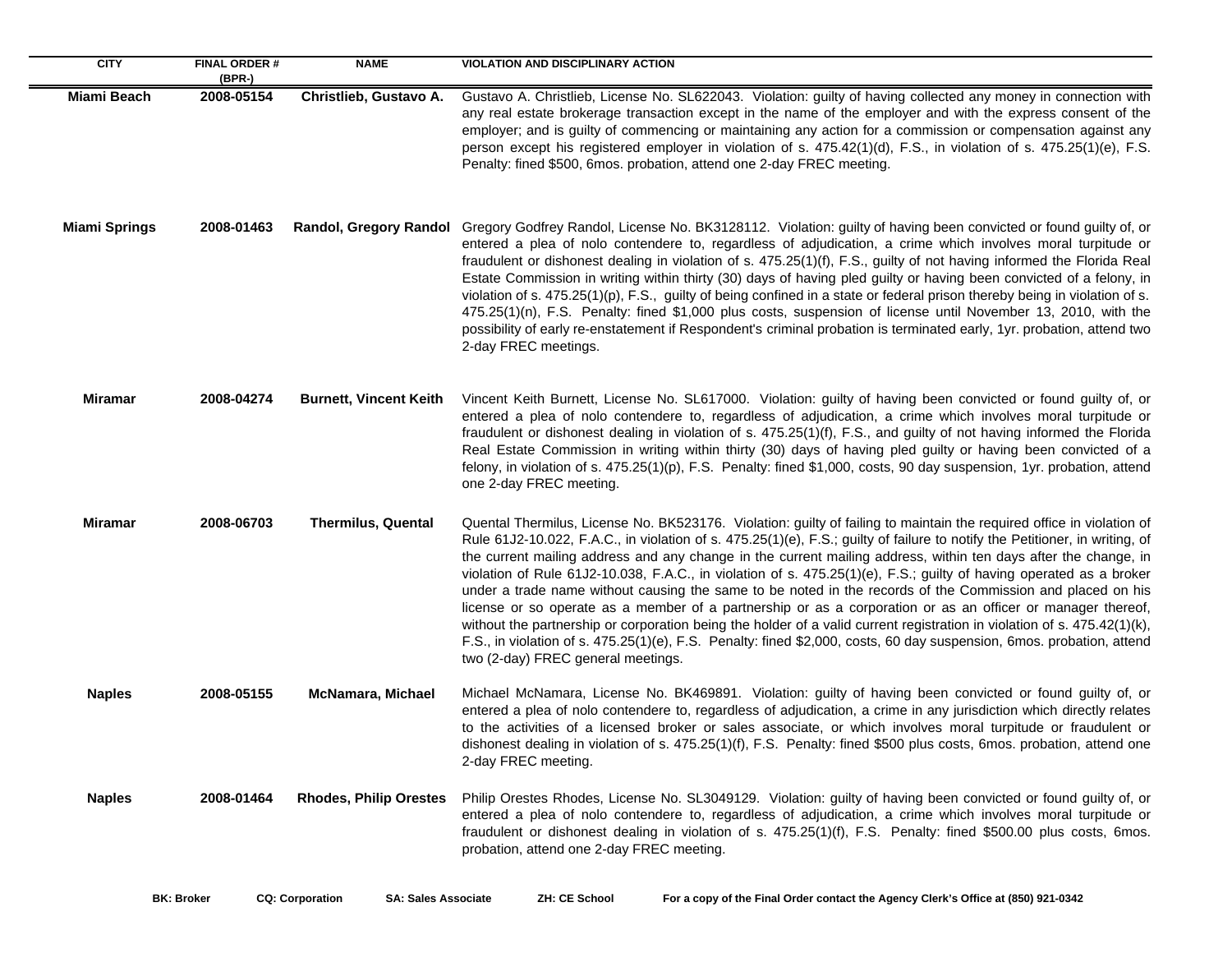| <b>CITY</b>              | <b>FINAL ORDER#</b><br>$(BPR-)$ | <b>NAME</b>                                  | <b>VIOLATION AND DISCIPLINARY ACTION</b>                                                                                                                                                                                                                                                                                                                                                                                                                                                                                                                                                                                                                                                                                                                                                                                                                                                                                                                                                             |
|--------------------------|---------------------------------|----------------------------------------------|------------------------------------------------------------------------------------------------------------------------------------------------------------------------------------------------------------------------------------------------------------------------------------------------------------------------------------------------------------------------------------------------------------------------------------------------------------------------------------------------------------------------------------------------------------------------------------------------------------------------------------------------------------------------------------------------------------------------------------------------------------------------------------------------------------------------------------------------------------------------------------------------------------------------------------------------------------------------------------------------------|
| <b>Naples</b>            | 2008-04060                      | <b>Sittner, Peter Willy Gert</b>             | Peter Willy Gert Sittner, License No. SL561120. Violation: guilty of driving while license was permanently<br>revoked, guilty of not having informed the FREC in writing within thirty (30) days of having pled guilty or having<br>been convicted of a felony. Penalty: fined \$1,000, attend one 2-day FREC meeting.                                                                                                                                                                                                                                                                                                                                                                                                                                                                                                                                                                                                                                                                               |
| <b>Naples</b>            | 2008-02399                      | Wilson, Rodney J.                            | Rodney J. Wilson, License No. SA3148403. Violation: guilty of obtaining a license by means of fraud,<br>misrepresentation, or concealment in violation of s. 475.25(1)(m), F.S., failed to comply with the requirements of<br>Rule 61J1-2.027(2), F.A.C., in violation of s. 475.25(1)(e), F.S. Penalty: fined \$1,000 plus costs, 6mos. probation,<br>attend two 2-day FREC meetings.                                                                                                                                                                                                                                                                                                                                                                                                                                                                                                                                                                                                               |
| <b>Navarre</b>           |                                 | Hall & Associates, Inc.                      | 2008-02875 Hall, Lee Roy and Lee Roy Lee Roy Hall, License No. BK3001125; Lee Roy Hall & Associates, Inc., License No. CQ1001519. Violation: guily<br>of failure to deposit money in an escrow account when the licensee is the purchaser of real estate under a<br>contract where the contract requires the purchaser to place deposit money in an escrow account to be applied to<br>the purchase price if the sale is consummated, in violation of s. 475.25(1)(d)2, F.S. Guilty of failing to provide<br>written notification to the Commission within fifteen business days of the last party's demand and failure to<br>institute one of the settlement procedures as set forth in s. 475.25(1)(d)1, F.S., within thirty days after having been<br>such doubt, all in violation of Rule 61J2-10.032(1)(b), F.A.C., in violation of s. 475.25(1)(e), F.S. Penalty: fined<br>\$5,000 plus costs, 1 yr. probation, attend three 2-day FREC meetings. Company is reprimanded and charged<br>costs. |
| <b>New Port Richey</b>   | 2008-02381                      | Hanson, David J. &<br><b>Winchester Inc.</b> | David J. Hanson, License No. BK4990947; Violation: guilty of fraud, guilty of failing to deliver funds in violation of<br>s. 475.25(1)(b), F.S. Penalty: Permanent revocation of license eff. 3/20/08, plus pay investigative costs.<br>Winchester Inc., License No. BK1008807. Violation: guilty of fraud, misrepresentation, concealment, false<br>pretenses, dishonest dealing by trick, scheme or device, culpable negligence, or breach of trust in any business<br>transaction in violation of s. 475.25(1)(b), F.S., guilty of failure to account or deliver funds in violation of s.<br>475.25(1)(d)1, F.S. Penalty: Permanent revocation of license eff. 3/20/08 plus pay investigative costs.                                                                                                                                                                                                                                                                                              |
| <b>New Port Richey</b>   | 2008-06263                      | Johnson, Kimberly                            | Kimberly Johnson, License No. BK390858. Violation: guilty of culpable negligence, or breach of trust in any<br>business transaction in violation of s. 475.25(1)(b), F.S.; guilty of failure to account or deliver funds in violation of<br>s. 475.25(1)(d)1, F.S. Penalty: fined \$1,000 plus costs, 6 months probation, and attend two (2) 2-day FREC<br>meetings.                                                                                                                                                                                                                                                                                                                                                                                                                                                                                                                                                                                                                                 |
| <b>North Bay Village</b> |                                 | <b>Beach</b>                                 | 2008-04123 Diamonds Realty of Miami Diamonds Realty of Miami Beach, License No. CQ1011331. Violation: guilty of fraud, misrepresentation,<br>concealment, false promises, false pretenses, dishonest dealing by trick, scheme or device, culpable negligence,<br>or breach of trust in any business transaction in violation of s. 475.25(1)(b), F.S., guilty of failing to register a<br>branch office in violation of Rule 61J2-10.023, F.A.C. and s. 475.25, F.S., in violation of s. 475.25(1)(r), F.S., guilty<br>of having failed to give the principal a legible, signed, true and correct copy of the listing agreement within 24<br>hours of obtaining the written listing agreement, in violation of s. 475.25(1)(r), F.S. Penalty: fined \$3,000, plus<br>costs.                                                                                                                                                                                                                          |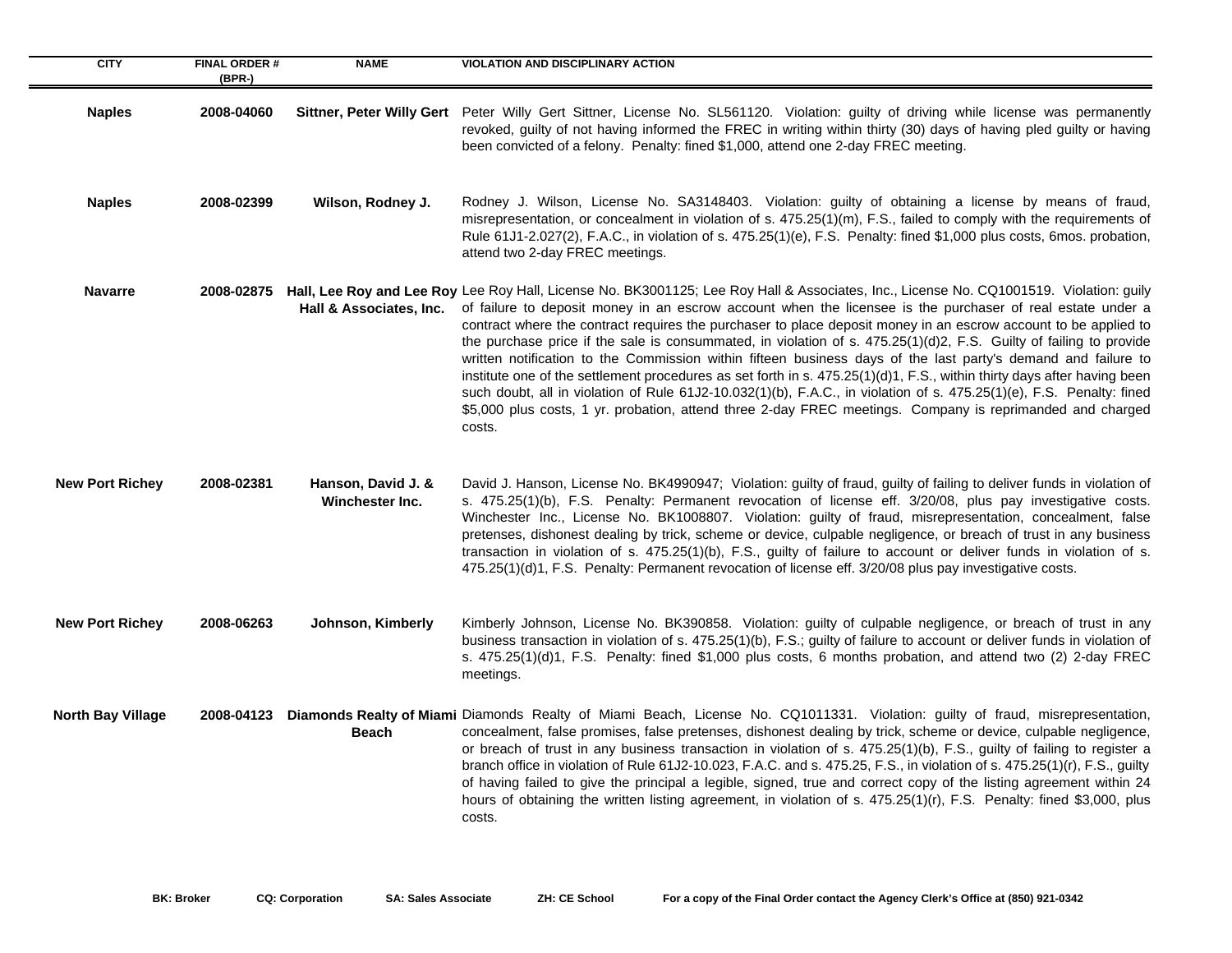| <b>CITY</b>               | <b>FINAL ORDER#</b><br>(BPR-) | <b>NAME</b>                   | <b>VIOLATION AND DISCIPLINARY ACTION</b>                                                                                                                                                                                                                                                                                                                                                                                                                                                                                                                                                                                                                                                                                                                                        |
|---------------------------|-------------------------------|-------------------------------|---------------------------------------------------------------------------------------------------------------------------------------------------------------------------------------------------------------------------------------------------------------------------------------------------------------------------------------------------------------------------------------------------------------------------------------------------------------------------------------------------------------------------------------------------------------------------------------------------------------------------------------------------------------------------------------------------------------------------------------------------------------------------------|
| <b>North Bay Village</b>  | 2008-04123                    | Mendoza, Nestor G.            | Nestor G. Mendoza, License No. BK156850 & BK3190745. Violation: guilty of fraud, misrepresentation,<br>concealment, false promises, false pretenses, dishonest dealing by trick, scheme or device, culpable negligence,<br>or breach of trust in any business transaction in violation of s. 475.25(1)(b), F.S., guilty of failing to register a<br>branch office in violation of Rule 61J2-10.023, F.A.C., and s. 475.25, F.S., in violation of s. 475.25(1)(e), F.S.,<br>guilty of having failed to give the principal a legible, signed, true and correct copy of a listing within 24 hours of<br>obtaining the written listing agreement in violation of s. 475.25(1)(r), F.S. Penalty: fined \$3,000, costs, 2yr.<br>suspension, attend two 2-day FREC meetings.           |
| <b>North Miami</b>        | 2008-05157                    | <b>Paret, Martha Scarlett</b> | Martha Scarlett Paret, License No. SL3027123. Violation: guilty of failure to immediately place with the registered<br>employer any money, fund, deposit, check or draft entrusted to her as agent of the registered employer in violation<br>of Rule 61J2-14.009, F.A.C. and s. 475.25(1)(k), F.S., in violation of s. 475.25(1)(e), F.S. Penalty: 30 day<br>suspension, 6mos. probation, \$1,000 fine plus costs, attend two 2-day FREC meetings.                                                                                                                                                                                                                                                                                                                             |
| <b>North Myrtle Beach</b> | 2008-06559                    |                               | Taylor, Thomas Patrick Thomas Patrick Taylor, License No. SL693523. Violation: guilty of having been convicted or found guilty of, or<br>entered a plea of nolo contendere to, regardless of adjudication, a crime which involves moral turpitude or<br>fraudulent or dishonest dealing in violation of s. 475.25(1)(f), F.S. Penalty: 1 year suspension followed by 2 years<br>probation.                                                                                                                                                                                                                                                                                                                                                                                      |
| Ocala                     | 2008-02375                    | Argenio, Sonia Louise         | Sonia Louise Argenio, License No. BK3008906. Penalty: Voluntary Surrender of license for permanent<br>revocation eff. 3/20/08.                                                                                                                                                                                                                                                                                                                                                                                                                                                                                                                                                                                                                                                  |
| Ocala                     | 2008-02376                    | Crain, Deborah Lynn           | Deborah Lynn Crain, License No. BK516737. Violation: guilty of not having informed the Florida Real Estate<br>Commission in writing within thirty (30) days of having pled guilty or having been convicted of a felony, in violation<br>of s. 475.25(1)(p), F.S., guilty of being confined in a state or federal prison, thereby being in violation of s.<br>475.25(1)(n), F.S., guilty of having been convicted or found guilty of, or entered a plea of nolo contendere to,<br>regardless of adjudication, a crime which directly relates to the activities of a licensed real estate sales associate<br>or that involves moral turpitude or fraudulent or dishonest dealing, in violation of s. 475.25(1)(f), F.S. Penalty:<br>Permanent revocation of license eff. 3/20/08. |
| Ocala                     | 2008-06702                    | Kappel, Roger Herman          | Roger Herman Kappel, License No. SL3164237. Violation: guilty of having been convicted or found guilty of, or<br>entered a plea of nolo contendere to, regardless of adjudication, a crime which directly relates to the activities of a<br>licensed real estate sales associate or that involves moral turpitude or fraudulent or dishonest dealing in violation<br>of s. 475.25(1)(f), F.S. Penalty: fined \$500, costs, 90 day probation, attend one 2-day FREC meeting.                                                                                                                                                                                                                                                                                                     |
| Ocala                     | 2008-05117                    | King, Lillian R.              | Lillian R. King, License No. ZH30148. Penalty: Voluntary Surrender of license for permanent revocation effective<br>$3/10/08$ .                                                                                                                                                                                                                                                                                                                                                                                                                                                                                                                                                                                                                                                 |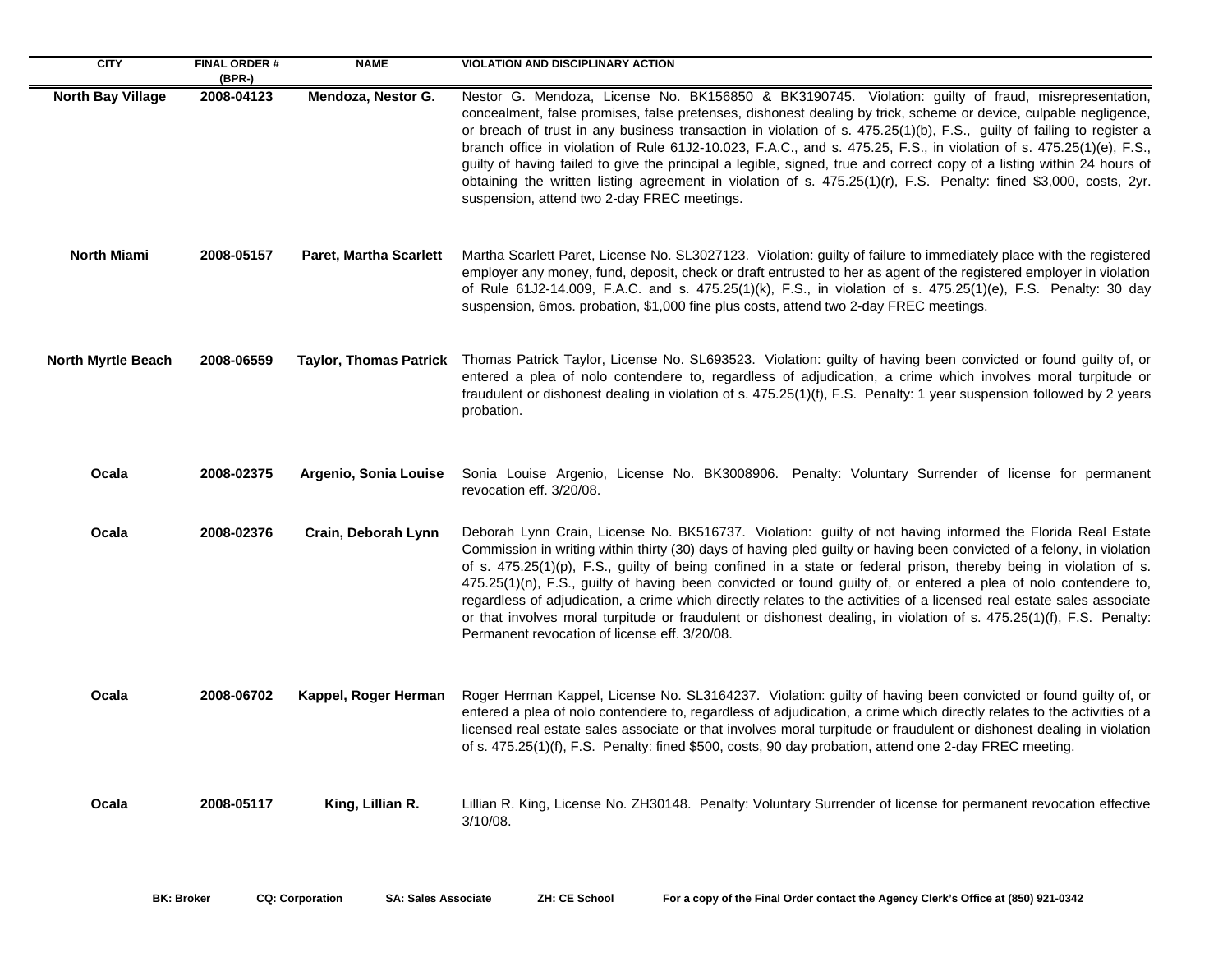| <b>CITY</b>        | <b>FINAL ORDER#</b><br>(BPR-) | <b>NAME</b>                    | <b>VIOLATION AND DISCIPLINARY ACTION</b>                                                                                                                                                                                                                                                                                                                                                                                                                                                                                                                                                                                                                                                                                                                                                                  |
|--------------------|-------------------------------|--------------------------------|-----------------------------------------------------------------------------------------------------------------------------------------------------------------------------------------------------------------------------------------------------------------------------------------------------------------------------------------------------------------------------------------------------------------------------------------------------------------------------------------------------------------------------------------------------------------------------------------------------------------------------------------------------------------------------------------------------------------------------------------------------------------------------------------------------------|
| Ocala              | 2008-06558                    |                                | Schmidt, Sherry J. Dodd Sherry J. Dodd Schmidt, License No. BK3022806. Violation: guilty of two counts of failure to account or deliver<br>funds in violation of s. 475.25(1)(d)1, F.S.; guilty of three counts of having obstructed or hindered in any manner<br>the enforcement of s. 475, F.S., or the performance of any lawful duty by any person acting under the authority of<br>s. 475, F.S., in violation of s. 475.42(1)(i), F.S., in violation of s. 475.42(1)(e), F.S., guilty of five counts of failure to<br>preserve and make available to the Petitioner, all books, records, and supporting documents and failed to keep<br>an accurate account of all trust fund transactions in violation of Rule $61J2-14.012(1)(e)$ , F.S. Penalty:<br>Permanently revoked license effective 8/6/08. |
| Ocoee              | 2008-02398                    | <b>Williams, Corrina</b>       | Corrina Williams, License No. BK669853. Penalty: Voluntary Surrender of license for permanent revocation eff.<br>2/19/08.                                                                                                                                                                                                                                                                                                                                                                                                                                                                                                                                                                                                                                                                                 |
| <b>Okeechobee</b>  | 2008-01454                    | <b>Willson, Darrell Robert</b> | Darrell Robert Willson, License No. BK557523. Violation: guilty of having operated as a broker without being the<br>holder of a valid and current license as a broker, in violation of s. $475.25(1)(a)$ , F.S., in violation of s. $475.25(1)(e)$ ,<br>F.S., guilty of having employed any person as a sales associate who is not the holder of a valid and current<br>license as a sales associate, in violation of s. 475.25(1)(c), F.S., in violation of s. 475.25(1)(e), F.S., guilty of<br>failure to have a current registration with the Petitioner in violation of Rule 61J2-5.019, F.A.C., in violation of s.<br>475.25(1)(e), F.S. Penalty: fined \$2,000 plus costs, 6mos. probation, attend two 2-day FREC meetings.                                                                         |
| <b>Orange Park</b> | 2008-08766                    | Shuman, Gregory B.             | Gregory B. Shuman, License No. SL3075816. Violation: guilty of having violated a lawful order of the FREC, in<br>violation of s. $475.42(1)(e)$ , F.S., in violation of s. $475.25(1)(e)$ , F.S. Penalty: fined \$500 plus costs, 6mos.<br>Probation, attend one 2-day FREC meeting.                                                                                                                                                                                                                                                                                                                                                                                                                                                                                                                      |
| Orlando            | 2008-06704                    | Cha, Geum Ok                   | Geum Ok Cha, License No. BK3183373 & 3070721. Violation: guilty of fraud, misrepresentation, concealment,<br>false promises, false pretenses, dishonest dealing by trick, scheme or device, culpable negligence, or breach of<br>trust in any business transaction in violation of s. 475.25(1)(b), F.S. Penalty: permanent revocation of license<br>effective 8/11/08, costs.                                                                                                                                                                                                                                                                                                                                                                                                                            |
| Orlando            | 2008-08762                    | Cruz, Leon Luis                | Cruz, Leon Luis, License No. SL3172767. Violation: guilty of not having informed the FREC in writing within thirty<br>(30) days of having pled guilty or having been convicted of a felony, in violation of s. 475.25(1)(p), F.S. Penalty:<br>fined \$250 plus costs, 6mos. probation, attend one 2-day FREC meeting.                                                                                                                                                                                                                                                                                                                                                                                                                                                                                     |
| Orlando            | 2008-04126                    | Nemeh, Vianna                  | Vianna Nemeh, License No. BK609208. Violation: guilty of failure to provide written notification to the<br>Commission within fifteen business days of the party's demand and failure to institute one of the settlement<br>procedures as set forth in s. 475.25(1)(d), F.S., within thirty business days after the last demand, in violation of<br>Rule 61J2-10.032(1)(a), F.A.C., in violation of s. 475.25(1)(e), F.S. Penalty: fined \$1,000 plus costs, 6mos.<br>probation, attend two 2-day FREC meetings, retake and successfully complete the Florida Real Estate Broker's<br>Course.                                                                                                                                                                                                              |
| Orlando            | 2008-02394                    | Smith, Corey J.                | Corey J. Smith, License No. SL3074055. Violation: guilty of obtaining a license by means of fraud,<br>misrepresentation, or concealment in violation of s. 475.25(1)(m), F.S., guilty of failing to comply with the<br>requirements of Rule 61J2-2.027(2), F.A.C., in violation of s. 475.25(1)(e), F.S. Penalty: fined \$500 plus costs,<br>6mos probation, attend one 2-day FREC meeting.                                                                                                                                                                                                                                                                                                                                                                                                               |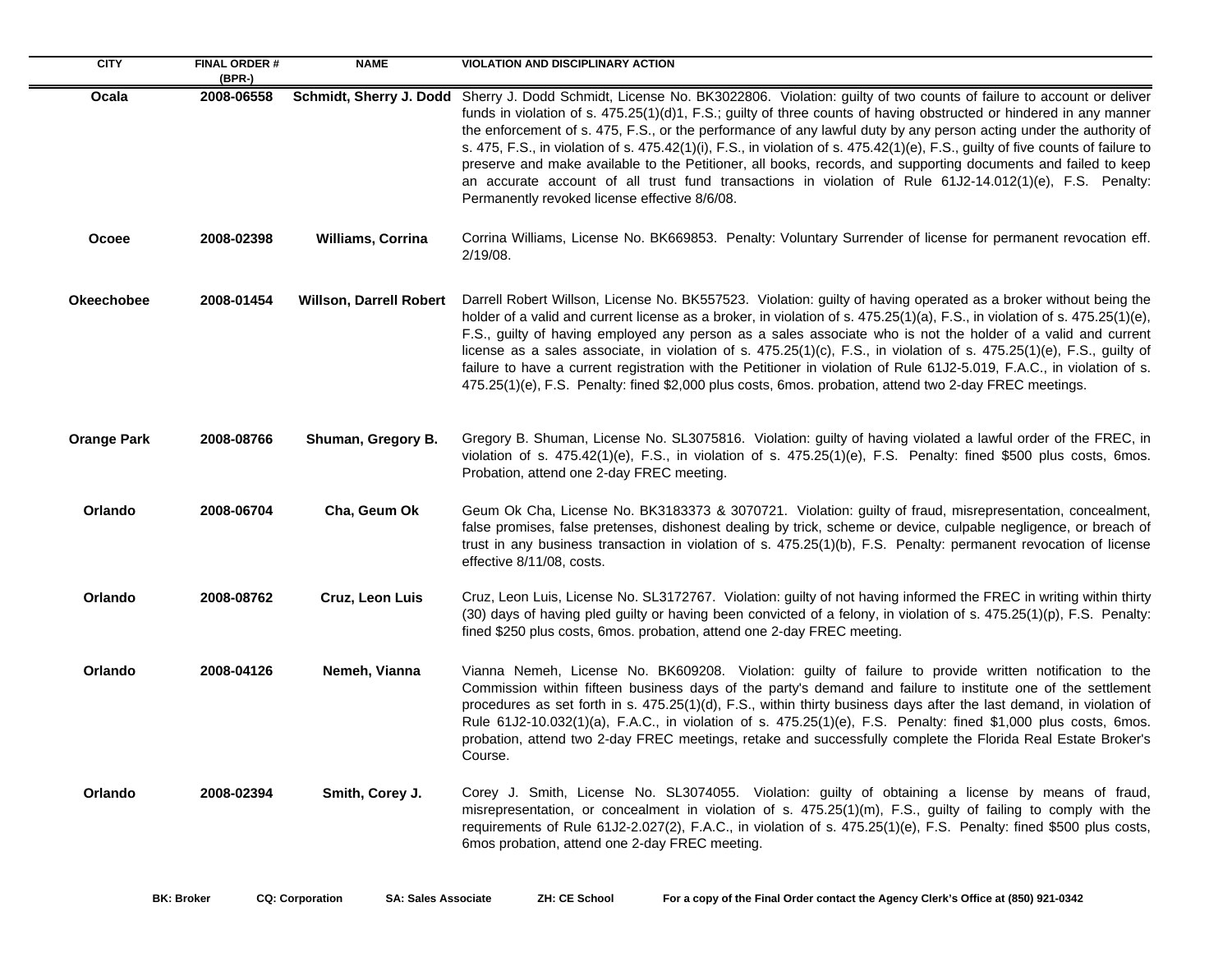| <b>CITY</b>         | <b>FINAL ORDER#</b><br>(BPR-) | <b>NAME</b>                 | <b>VIOLATION AND DISCIPLINARY ACTION</b>                                                                                                                                                                                                                                                                                                                                                                                                                                                                                                                                                                                                                                                                                                                                                                                                                                                                                                                                                                                                                                                                                                                                                                                                  |
|---------------------|-------------------------------|-----------------------------|-------------------------------------------------------------------------------------------------------------------------------------------------------------------------------------------------------------------------------------------------------------------------------------------------------------------------------------------------------------------------------------------------------------------------------------------------------------------------------------------------------------------------------------------------------------------------------------------------------------------------------------------------------------------------------------------------------------------------------------------------------------------------------------------------------------------------------------------------------------------------------------------------------------------------------------------------------------------------------------------------------------------------------------------------------------------------------------------------------------------------------------------------------------------------------------------------------------------------------------------|
| Orlando             | 2008-06310                    | Torre, Patrick J.           | Patrick J. Torre, License No. BK674713. Violation: guilty of failure to satisfy a civil judgment related to the<br>practice of real estate, in violation of s. 475.25(1)(d)1, F.S. Penalty: Permanent revocation of license effective<br>8/1/08, costs.                                                                                                                                                                                                                                                                                                                                                                                                                                                                                                                                                                                                                                                                                                                                                                                                                                                                                                                                                                                   |
| Orlando             | 2008-04126                    | Twin Eagles Realty, Inc.    | Twin Eagles Realty, Inc., License No. CQ1005890, Violation: guilty of failure to provide written notification to the<br>Commission within fifteen business days of the last party's demand and failure to institute one of the settlement<br>procedures as set forth in s. 475.25(1)(d), F.S., within thirty business days after the last demand, in violation of<br>Rule 61J2-10.032(1)(a), F.A.C., in violation of s. 475.25(1)(e), F.S. Penalty: Reprimanded.                                                                                                                                                                                                                                                                                                                                                                                                                                                                                                                                                                                                                                                                                                                                                                          |
| <b>Ormond Beach</b> | 2008-01449                    | Blackman, Kathleen          | Kathleen Blackman, License No. SA3082553. Violation: guilty of having been convicted or found guilty of, or<br>entered a plea of nolo contendere to, regardless of adjudication, a crime which involves moral turpitude or<br>fraudulent or dishonest dealing in violation of s. 475.25(1)(f), F.S., guilty of not having informed the Florida Real<br>Estate Commission in writing within thirty (30) days of having pled guilty or nolo contendere to or having been<br>convicted of a felony, in violation of s. 475.25(1)(p), F.S. Penalty: fined \$500 plus costs, 6mos. probation, attend<br>one 2-day FREC meeting.                                                                                                                                                                                                                                                                                                                                                                                                                                                                                                                                                                                                                |
| <b>Ormond Beach</b> | 2008-02879                    | Inc.                        | Marandino, Robert J. and Robert J. Marandino, License No. BK367403; Triangle Realty of Volusia, Inc., License No. CQ244890. Violation:<br>Triangle Realty of Volusia, guilty of failing to prepare the required written escrow state-reconciliations in violation of Rule 61J2-14.012(2) and<br>(3), F.A.C., in violation of s. 475.25(1)(e), F.S. Penalty: fined \$1,000 plus costs, 6 mos. probation, attend two 2-<br>day FREC meetings. Triangle Realty of Volusia, Inc., Penalty: Reprimanded and a fine of \$500 plus costs.                                                                                                                                                                                                                                                                                                                                                                                                                                                                                                                                                                                                                                                                                                        |
| <b>Ormond Beach</b> | 2008-01468                    | <b>Volker, Frank Herman</b> | Frank Herman Volker, License No. BK619200. Violation: guilty of failing to preserve records in violation of Rule<br>61J2-14.012(1), F.A.C. Penalty: fined \$500.00 plus costs, 60 day suspension, 6mos. probation, attend one 2-day<br>FREC meeting.                                                                                                                                                                                                                                                                                                                                                                                                                                                                                                                                                                                                                                                                                                                                                                                                                                                                                                                                                                                      |
| <b>Palm City</b>    | 2008-02391                    | <b>Newman, Paul Elliott</b> | Paul Elliott Newman, License No. BK621570. Violation: guilty of failing to account or deliver funds in violation of<br>s. 475.25(1)(d)1, F.S., guilty of failing to immediately deposit funds in violation of Rule 61J2-14.010, F.A.C., in<br>violation of s. 475.25(1)(e), F.S., guilty of having obstructed or hindered in any manner the enforcement of<br>Chapter 475, F.S., or the performance of any lawful duty by any person acting under the authority of Chapter 475,<br>F.S., in violation of s. 475.42(1)(i), F.S., in violation of s. 475.25(1)(e), F.S., guilty of failing to prepare the required<br>written monthly escrow statement-reconciliations, in violation of Rule 61J2-14.012(2) and (3), F.A.C., in violation<br>of s. 475.25(1)(e), F.S., guilty of failing to preserve and make available to the Petitioner, all books, records, and<br>supporting documents and failing to keep an accurate account of all trust fund transactions, in violation of Rule<br>61J2-14.012(1), F.A.C., in violation of s. 475.5015, F.S., in violation of s. 475.25(1)(e), F.S., guilty of dishonest<br>dealing by trick, scheme or device, culpable negligence, or breach of trust in any business transaction, in violation ( |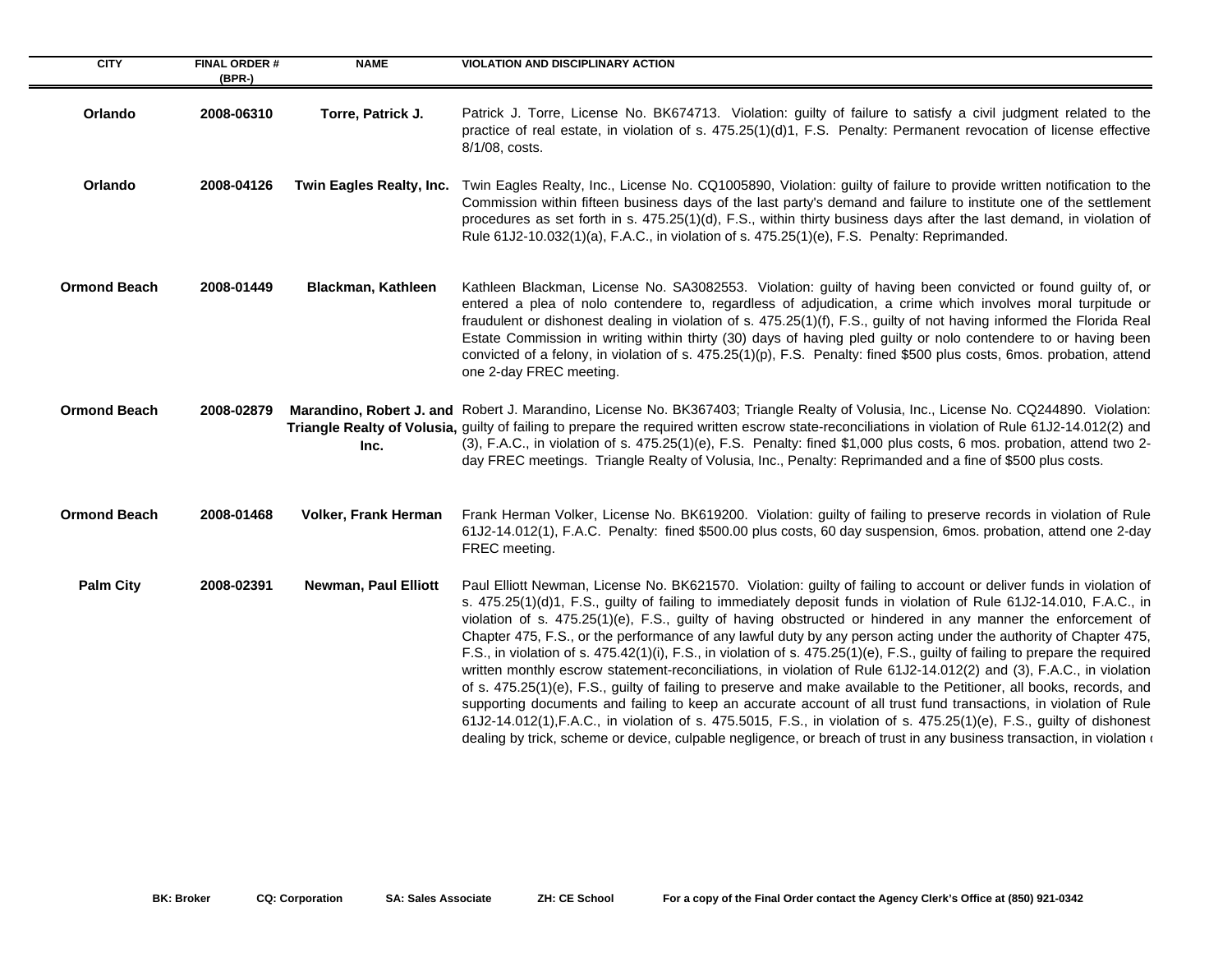| <b>CITY</b>           | <b>FINAL ORDER#</b><br>$(BPR-)$ | <b>NAME</b>              | <b>VIOLATION AND DISCIPLINARY ACTION</b>                                                                                                                                                                                                                                                                                                                                                                                                                                                                                                                                                                                                                                          |
|-----------------------|---------------------------------|--------------------------|-----------------------------------------------------------------------------------------------------------------------------------------------------------------------------------------------------------------------------------------------------------------------------------------------------------------------------------------------------------------------------------------------------------------------------------------------------------------------------------------------------------------------------------------------------------------------------------------------------------------------------------------------------------------------------------|
| <b>Palm Harbor</b>    | 2008-04051                      | Lee, Michel Robert       | Michel Robert Lee, License No. SL639774. Violation: guilty of having been convicted or found guilty of, or<br>entered a plea of nolo contendere to, regardless of adjudication, a crime which involves moral turpitude or<br>fraudulent or dishonest dealing in violation of s. 475.25(1)(f), F.S., guilty of not having informed the FREC in<br>writing within thirty (30) days of having pled guilty or having been convicted of a felony, in violation of s.<br>475.25(1)(p), F.S., and guilty of being confined in a state prison thereby being in violation of s. 475.25(1)(n), F.S.<br>Penalty: Permanent revocation of license effective 5/9/08, plus costs.               |
| <b>Pembroke Pines</b> | 2008-04282                      | Ortiz, Francisco J.      | Francisco J. Ortiz, License No. SL3050057. Violation: guilty of having been convicted or found guilty of, or<br>entered a plea of nolo contendere to, regardless of adjudication, a crime in any jurisdiction which involves moral<br>turpitude or fraudulent or dishonest dealing and therefore in violation of s. 475.25(1)(f), F.S. Penalty: Permanent<br>revocation of license effective 5/19/08.                                                                                                                                                                                                                                                                             |
| Pensacola             |                                 | Realty, Inc.             | 2008-06552 Gaier, Le Verne C. & 100% Le Verne C. Gaier, License No. BK390869 & 100% Realty, Inc., License No. CQ1013862. Violation: guilty of<br>failure to prepare the required written monthly escrow statement-reconciliations in violation of Rule 61J2-<br>14.012(2) and (3), F.A.C., in violation of s. 475.25(1)(e), F.S., guilty of failure to immediately deposit trust funds in<br>violation of Rule 61J2-14.010, F.A.C., in violation of s. 475.25(1)(e), F.S. Penalty: permanently revoked effective<br>$8/6/08$ .                                                                                                                                                    |
| Pensacola             | 2008-02876                      | Keen, Pamela A.          | Pamela A. Keen, License No. BK0354735. Violation: guilty of violating s. 475.25(1)(b), F.S., misrepresentation,<br>breach of trust in any business transaction or culpable negligence. Penalty: fined \$1,000 plus costs, 6 mos.<br>probation, attend one 2-day FREC meeting.                                                                                                                                                                                                                                                                                                                                                                                                     |
| Pensacola             | 2008-04057                      | Law, Jr., William Warren | William Warren Law, Jr., License No. SL642510. Violation: guilty of failure to immediately place with the<br>registered employer any money, fund, deposit, check or draft entrusted to him as agent of the registered employer<br>in violation of Rule 61J2-14.009, F.A.C., and s. 475.15(1)(k), F.S., in violation of s. 475.25(1)(e), F.S., and guilty of<br>fraud, misrepresentation, concealment, false promises, false pretenses, dishonest dealing by trick, scheme or<br>device, culpable negligence, or breach of trust in any business transaction in violation of s. 475.25(1)(b), F.S.<br>Penalty: fined \$500, costs, 6mos. probation, attend one 2-day FREC meeting. |
| <b>Pinellas Park</b>  | 2008-01456                      | Lee, Hai Dang Q.         | Hai Dang Q. Lee, License No. SL3040875. Violation: guilty of having operated as a sales associate without being<br>the holder of a valid and current license as a sales associate in violation of s. 475.42(1)(a), F.S., in violation of s.<br>475.25(1)(e), F.S. Penalty: \$2,500 fine plus costs, 1yr. probation, 30 day suspension, attend two 2-day FREC<br>meetings.                                                                                                                                                                                                                                                                                                         |
| <b>Pinellas Park</b>  | 2008-05707                      | Pagan, Angel B.          | Angel B. Pagan, License No. SL3150420. Voluntary Surrender of license for permanent revocation effective<br>6/17/08.                                                                                                                                                                                                                                                                                                                                                                                                                                                                                                                                                              |
| <b>Plantation</b>     | 2008-05620                      | Hannaway, Michael K.     | Michael K. Hannaway, License No. BK3115716. Violation: guilty of misrepresentation and breach of trust.<br>Penalty: fined \$1,000 plus costs, 6mos. Probation, attend two 2-day FREC meetings.                                                                                                                                                                                                                                                                                                                                                                                                                                                                                    |

÷.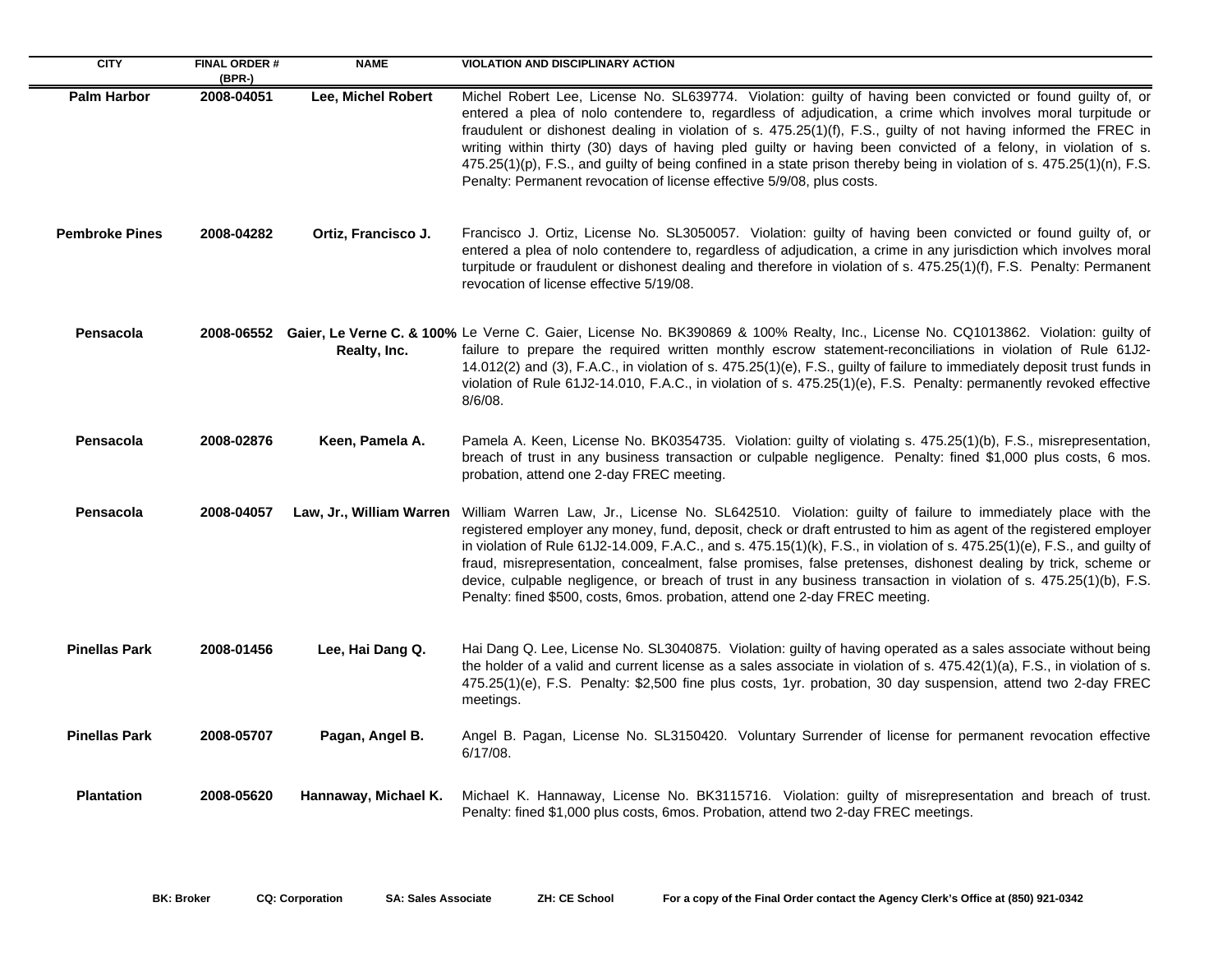| <b>CITY</b>          | <b>FINAL ORDER#</b><br>$(BPR-)$ | <b>NAME</b>                            | <b>VIOLATION AND DISCIPLINARY ACTION</b>                                                                                                                                                                                                                                                                                                                                                                                                                                                                                                                                                                                                                                                                                                                                                                           |
|----------------------|---------------------------------|----------------------------------------|--------------------------------------------------------------------------------------------------------------------------------------------------------------------------------------------------------------------------------------------------------------------------------------------------------------------------------------------------------------------------------------------------------------------------------------------------------------------------------------------------------------------------------------------------------------------------------------------------------------------------------------------------------------------------------------------------------------------------------------------------------------------------------------------------------------------|
| Pompano Beach        | 2008-02378                      | Dobelin, Moises                        | Moises Dobelin, License No. BK3196476 & BK683962. Violation: guilty of concealment, false promises, false<br>pretenses, dishonest by trick, scheme or device, culpable negligence, or breach of trust in any business<br>transaction in violation of s. 475.25(1)(b), F.S. guilty of failure to maintain trust funds in the real estate brokerage<br>escrow account or some other proper depository until disbursement thereof was properly authorized, in violation<br>of s. 475.25(1)(k), F.S., guilty of failure to immediately deposit trust funds in a bank, savings and loan associates,<br>trust company, credit union or title company, in violation of Rule 61J2-14.010, F.A.C., in violation of s.<br>475.25(1)(e), F.S. Penalty: fined \$750 plus costs, 6mos probation, attend one 2-day FREC meeting. |
| Port St. Lucie       | 2008-01448                      | Behr, Louis                            | Louis Behr, License No. BK3012985. Violation: guilty of failing to account or deliver funds in violation of s.<br>475.25(1)(d), F.S., guilty of having been found guilty for a second time of any misconduct that warrants his<br>suspension or has been found guilty of a course of conduct or practices which shows that he is so imcompetent,<br>negligent, dishonest, or untruthful that the money, property, transactions, and rights of investors, or those with<br>whom he may sustain a confidential relation, may not safely be entrusted to him in violation of s. 475.25(1)(o),<br>F.S. Penalty: fined \$2,000 plus costs, 1yr. probation, attend two 2-day FREC meetings.                                                                                                                              |
| <b>Punta Gorda</b>   | 2008-05153                      | Brodzansky, Jenny                      | Jenny Brodzansky, License No. SL3144976. Violation: guilty of obtaining a license by means of fraud,<br>misrepresentation, or concealment in violation of s. 475.25(1)(m), F.S., and failing to comply with the requirements<br>of Rule 61J2-2.027(2), F.A.C., in violation of s. 475.25(1)(e), F.S. Penalty: fined \$1,000, 30 day suspension,<br>6mos. probation, attend two 2-day FREC meetings.                                                                                                                                                                                                                                                                                                                                                                                                                |
| <b>Riviera Beach</b> | 2008-05112                      | Cosimano, Cosimo                       | Cosimo Cosimano, License No. SL3057767. Violation: guilty of aiding, assisting, procuring, employing, or<br>advising any unlicensed person or entity to practice a profession contrary to Chapter 455, 475 or the rules of the<br>Petitioner in violation of s. 455.227(1)(j), F.S guilty of sharing a commission with, or paid a fee or other<br>compensation to, a person not properly licensed as a broker, broker-salesperson, or salesperson under the laws<br>of this state, for the referral of real estate business, clients, prospects, or customers, or for any one or more of the<br>services set forth in s. 475.25(1)(a), F.S., in violation of s. 475.25(1)(h), F.S. Penalty: fined \$500 plus costs,<br>twelve months probation, thirty (30) day suspension, attend one 2-day FREC meeting.         |
| <b>Riviera Beach</b> | 2008-05113                      | <b>Family Realty Services,</b><br>Inc. | Family Realty Services, Inc., License No. CQ1026363. Violation: guilty of having operated as a broker without<br>being the holder of a valid and current license as a broker in violation of s. 475.42(1)(a), F.S., in violation of s.<br>475.25(1)(e), F.S. Penalty: fined \$500 plus costs, twelve months probation, reprimanded.                                                                                                                                                                                                                                                                                                                                                                                                                                                                                |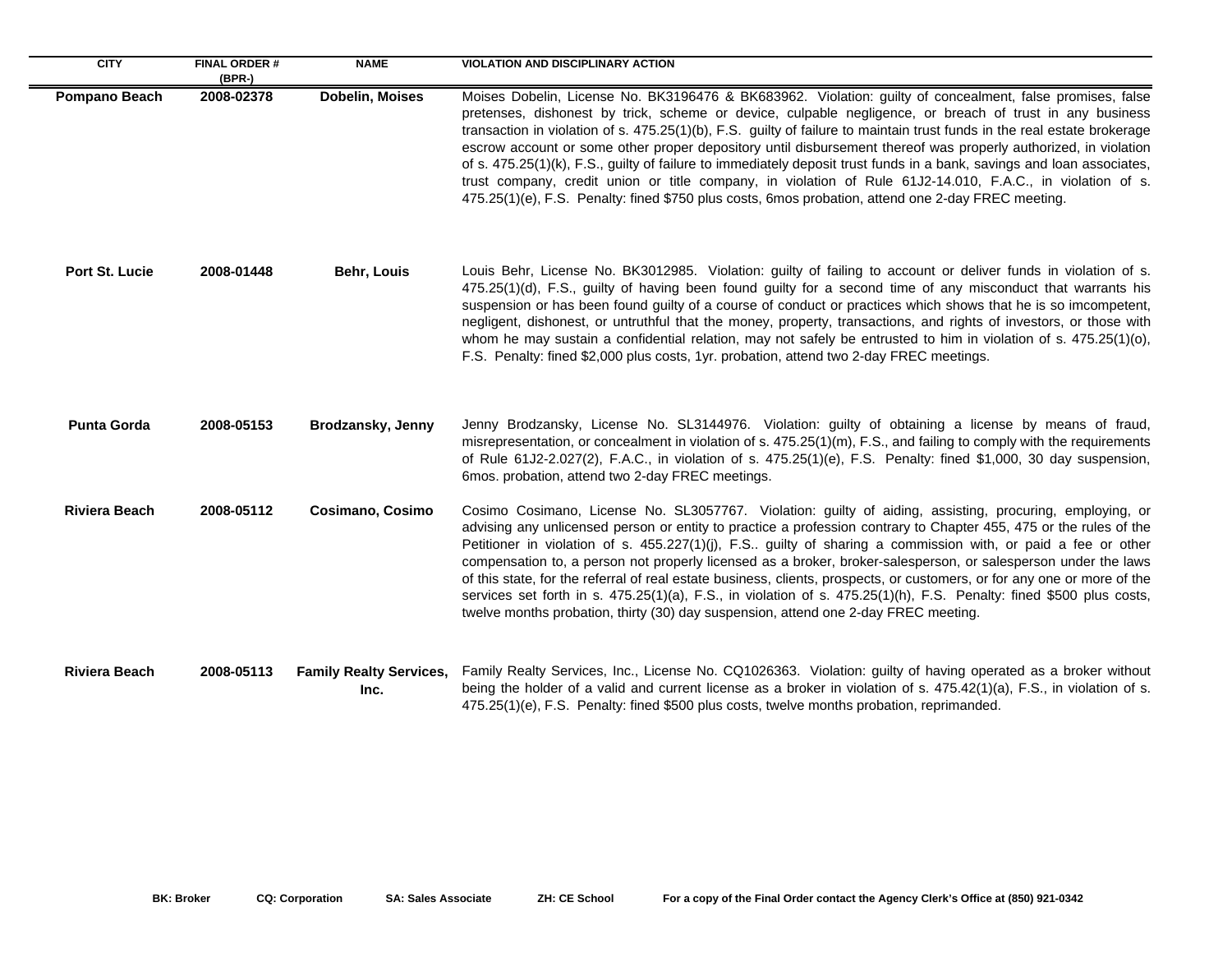| <b>CITY</b>             | <b>FINAL ORDER#</b><br>(BPR-) | <b>NAME</b>                  | <b>VIOLATION AND DISCIPLINARY ACTION</b>                                                                                                                                                                                                                                                                                                                                                                                                                                                                                                                                                                                                                                                                                                                                                                                                                                                                                                                                                                                                                                                                                                                                                                                                                                                      |
|-------------------------|-------------------------------|------------------------------|-----------------------------------------------------------------------------------------------------------------------------------------------------------------------------------------------------------------------------------------------------------------------------------------------------------------------------------------------------------------------------------------------------------------------------------------------------------------------------------------------------------------------------------------------------------------------------------------------------------------------------------------------------------------------------------------------------------------------------------------------------------------------------------------------------------------------------------------------------------------------------------------------------------------------------------------------------------------------------------------------------------------------------------------------------------------------------------------------------------------------------------------------------------------------------------------------------------------------------------------------------------------------------------------------|
| Royal Palm Beach        | 2008-04048                    | Butler, Rasheeda             | Rasheeda Butler, License No. SL3018446. Violation: guilty of fraud, misrepresentation, concealment, false<br>promises, false pretenses, dishonest dealing by trick, scheme or device, culpable negligence, or breach of trust in<br>any business transaction in violation of s. 475.25(1)(b), F.S., guilty of having operated as a broker without being<br>the holder of a valid and current license as a broker in violation of s. 475.42(1)(a), F.S., in violation of s.<br>475.25(1)(e), F.S., guilty of failure to immediately place with the registered employer any money, fund, deposit,<br>check or draft entrusted to her as agent of the registered employer in violation of Rule 61J2-14.009, F.A.C., and s.<br>475.25(1)(k), F.S., in violation of s. 475.25(1)(e), F.S. Guilty of having collected any money in connection with any<br>real estate brokerage transaction except in the name of the employer and with the express consent of the<br>employer and is guilty of commencing or maintaining any action for a commission or compensation against any<br>person except his registered employer in violation of s. 475.42(1)(d), F.S., in violation of s. 475.25(1)(e), F.S.<br>Penalty: Permanent revocation of license effective 5/9/08, plus pay investigative costs. |
| <b>Royal Palm Beach</b> |                               |                              | 2008-05116 Jean-Baptiste, Jean Pedro Jean Pedro Jean-Baptiste, License No. SL3012381. Violation: guilty of having been convicted or found guilty of,<br>or entered a plea of nolo contendere to, regardless of adjudication, a crime in any jurisdiction which directly<br>relates to the activities of a licensed broker or sales associate, or which involves moral turpitude or fraudulent or<br>dishonest dealing in violation of s. 475.25(1)(f), F.S., guilty of not having informed the Florida Real Estate<br>Commission in writing within thirty (30) days of having pled guilty or having been convicted of a felony, in violation<br>of s. 475.25(1)(p), F.S. Penalty: fined \$1,000 plus costs, attend one 2-day FREC meeting.                                                                                                                                                                                                                                                                                                                                                                                                                                                                                                                                                    |
| <b>Saint Augustine</b>  | 2008-02385                    | Kelly, Winifred Helen        | Winifred Helen Kelly, License No. BK3032070. Violation: guilty of failure to prepare the required written monthly<br>escrow statement-reconciliations in violation of Rule 61J2-14.012(2) and (3), F.A.C., in violation of 475.25(1)(c),<br>F.S., guilty of fraud, misrepresentation, concealment, false promises, false pretenses, dishonest dealing by trick<br>scheme or device, culpable negligence, or breach of trust in any business transaction in violation of s.<br>475.25(1)(b), F.S., guilty of failure to account or deliver funds in violation of s. 475.25(1)(d)1, F.S. Penalty: fined<br>\$1,000 plus costs, 6mos. probation, attend one 2-day FREC meeting.                                                                                                                                                                                                                                                                                                                                                                                                                                                                                                                                                                                                                  |
| <b>Saint Petersburg</b> | 2008-04286                    | <b>Fischbach, Peter Cole</b> | Peter Cole Fischbach, License No. BK532780. Violation: guilty of having been convicted or found guilty of, or<br>entered a plea of nolo contendere to, regardless of adjudication, a crime which involves moral turpitude or<br>fraudulent or dishonest dealing in violation of s. 475.25(1)(f), F.S. Penalty: fined \$1,000, costs, 6 months<br>probation, attend one 2-day FREC meeting, 90 days suspension.                                                                                                                                                                                                                                                                                                                                                                                                                                                                                                                                                                                                                                                                                                                                                                                                                                                                                |
| <b>Saint Petersburg</b> | 2008-04063                    | <b>McBride, Terrence</b>     | Terrence McBride, License No. SL3179880. Violation: guilty of obtaining a license by means of fraud,<br>misrepresentation, or concealment in violation of s. 475.25(1)(m), F.S., and failing to comply with the requirements<br>of Rule 61J2-2.027(2), F.A.C., in violation of s. 475.25(1)(e), F.S. Penalty: fined \$500, costs, 6mos. probation,<br>attend one 2-day FREC meeting.                                                                                                                                                                                                                                                                                                                                                                                                                                                                                                                                                                                                                                                                                                                                                                                                                                                                                                          |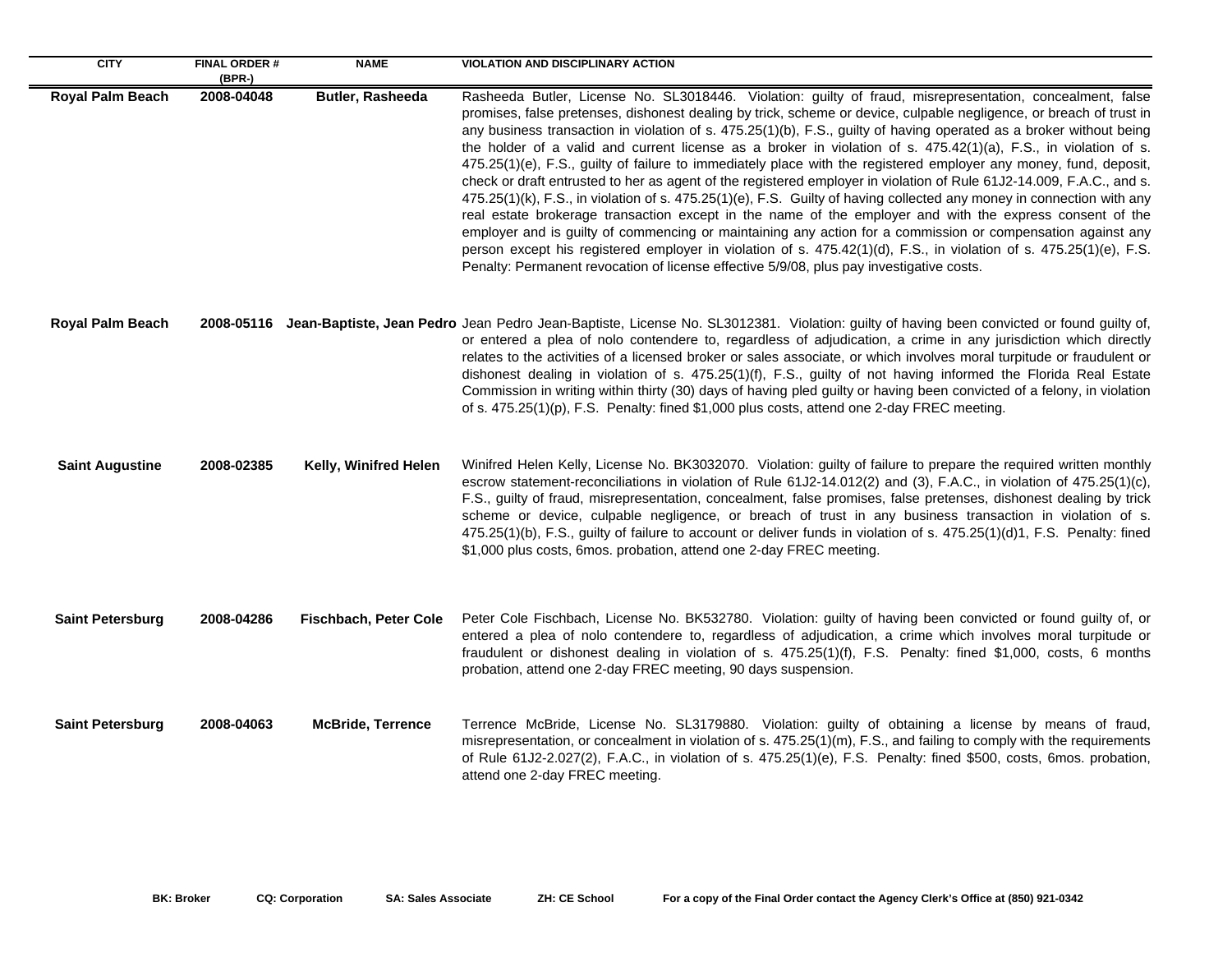| <b>CITY</b>        | <b>FINAL ORDER#</b><br>(BPR-) | <b>NAME</b>                   | <b>VIOLATION AND DISCIPLINARY ACTION</b>                                                                                                                                                                                                                                                                                                                                                                                                                                                                                                                                                                                                                                                                                                                                       |
|--------------------|-------------------------------|-------------------------------|--------------------------------------------------------------------------------------------------------------------------------------------------------------------------------------------------------------------------------------------------------------------------------------------------------------------------------------------------------------------------------------------------------------------------------------------------------------------------------------------------------------------------------------------------------------------------------------------------------------------------------------------------------------------------------------------------------------------------------------------------------------------------------|
| <b>Sanford</b>     | 2008-02374                    | <b>Alewine, Randall Scott</b> | Randall Scott Alewine, License No. SL699908. Violation: guilty of having been convicted or found guilty of, or<br>entered a plea of nolo contendere to, regardless of adjudication, a crime which directly relates to the activities of a<br>licensed broker or sales associate, or involves moral turpitude or fraudulent or dishonest dealing, in violation of s.<br>475.25(1)(f), F.S. Penalty: \$2,000 fine plus costs, 3yr. suspension, 3yr. probation, attend three 2-day FREC<br>meetings.                                                                                                                                                                                                                                                                              |
| South Pasadena, CA | 2008-01457                    | Lessard, Norman J.            | Norman J. Lessard, License No. BK0136943. Violation: guilty of failing to account or deliver funds in violation of<br>s. 475.25(1)(d)1, F.S., guilty of failing to maintain trust funds in the real estate brokerage escrow bank account or<br>some other proper depository until disbursement thereof was properly authorized in violation of s. 475.25(1)(k),<br>F.S., guilty of failling to immediately deposit trust funds in violation of Rule 61J2-14.010, F.A.C., in violation of s.<br>475.25(1)(e), F.S., guilty of dishonest dealing by trick, scheme or device, culpable negligence, or breach of trust in<br>any business transaction in violation of s. 475.25(1)(b), F.S. Penalty: Permanent revocation of license eff. 2/19/08<br>plus pay investigative costs. |
| <b>Spring Hill</b> | 2008-06698                    | Bourgoin, James L.            | James L. Bourgoin, License No. BK271744. Violation: guilty of failing to satisfy a civil judgement in violation of s.<br>475.25(1)(d)1, F.S. Penalty: fined \$1,000, costs, 3 months suspension, 6 months probation, attend one 2-day<br>FREC meeting.                                                                                                                                                                                                                                                                                                                                                                                                                                                                                                                         |
| <b>Spring Hill</b> | 2008-04061                    | Sylva, Robert                 | Robert Sylva, License No. SL3091980. Violation: guilty of failing to disclose that on or about November 24, 1980,<br>in the United States District Court for the District of New Hampshire, Respondent pled guilty to accessory after the<br>fact to bank robbery, a felony, and guilty of failing to comply with the requirements of Rule 61J2-2.027(2), F.A.C.,<br>in violation of s. 475.25(1)(e), F.S. Penalty: fined \$500, 6mos. probation, attend one 2-day FREC meeting.                                                                                                                                                                                                                                                                                               |
| <b>Tallahassee</b> | 2008-01453                    | Grey, Roger Ricardo           | Roger Ricardo Grey, License No. SA3060147. Violation: guilty of having violated a lawful order of the Florida<br>Real Estate Commission in violation of s. 475.42(1)(e), F.S., in violation of s. 475.25(1)(e), F.S. Penalty: pay<br>investigative costs.                                                                                                                                                                                                                                                                                                                                                                                                                                                                                                                      |
| <b>Tampa</b>       | 2008-02377                    | Croizat, Patricia             | Patricia Croizat, License No. SL3154175. Violation: guilty of failing to deposit money in an escrow account when<br>the licensee is the purchaser of real estate under a contract where the contract requires the purchaser to place<br>deposit money in an escrow account to be applied to the purchase price if the sale is consummated, in violation of<br>s. 475.25(1)(d)2, F.S. Penalty: fined \$1,000 plus costs, 60 day suspension, 6mos probation, attend two 2-day<br>FREC meetings.                                                                                                                                                                                                                                                                                  |

 $\sim$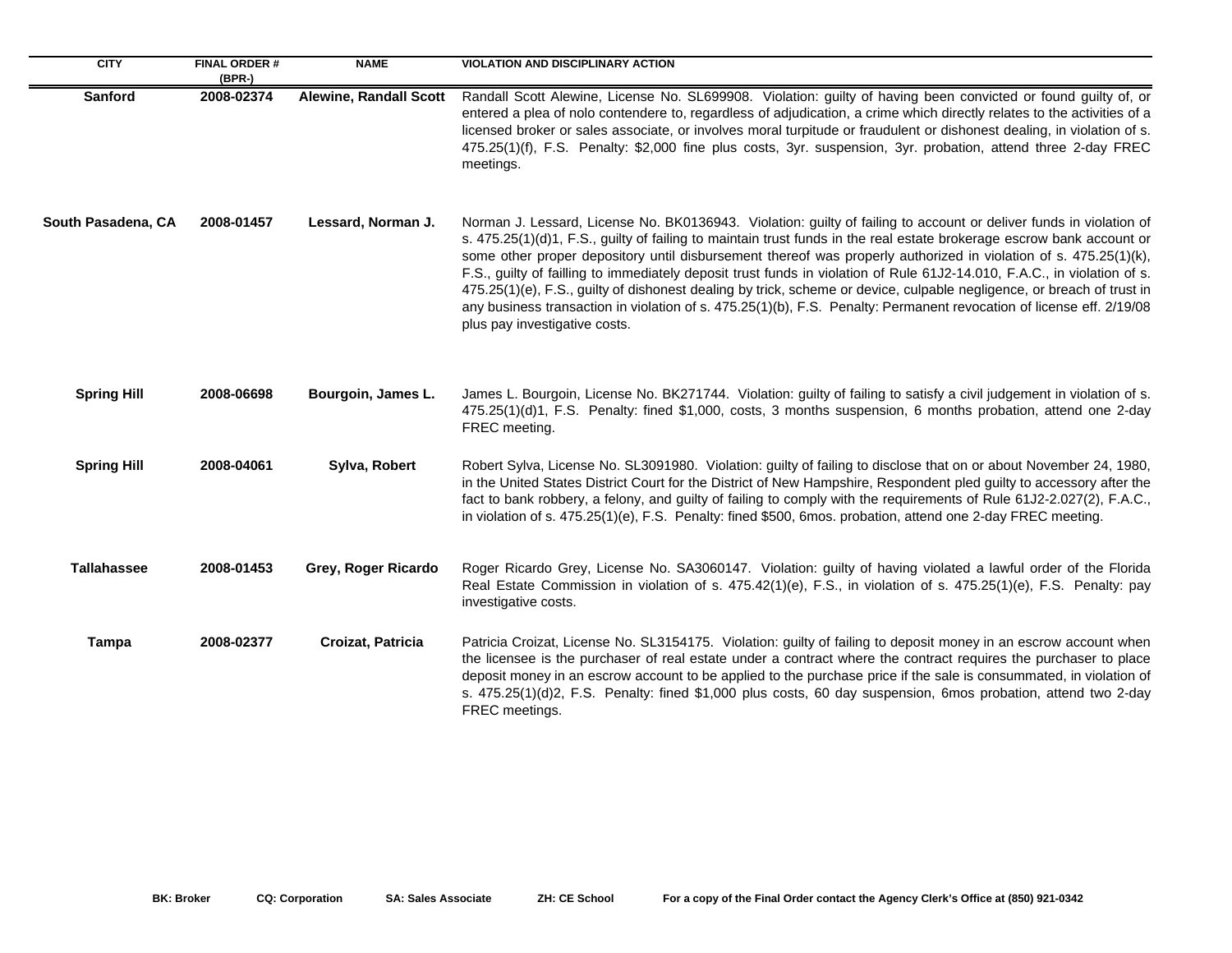| <b>CITY</b>           | <b>FINAL ORDER#</b>  | <b>NAME</b>                                | <b>VIOLATION AND DISCIPLINARY ACTION</b>                                                                                                                                                                                                                                                                                                                                                                                                                                                                                                                                                                                                                                                                                                                                                                                                                                                                                                                                                                                                                                                                                                                                                                                |
|-----------------------|----------------------|--------------------------------------------|-------------------------------------------------------------------------------------------------------------------------------------------------------------------------------------------------------------------------------------------------------------------------------------------------------------------------------------------------------------------------------------------------------------------------------------------------------------------------------------------------------------------------------------------------------------------------------------------------------------------------------------------------------------------------------------------------------------------------------------------------------------------------------------------------------------------------------------------------------------------------------------------------------------------------------------------------------------------------------------------------------------------------------------------------------------------------------------------------------------------------------------------------------------------------------------------------------------------------|
| <b>Tampa</b>          | (BPR-)<br>2008-01451 | Drossos, Nicholas A.                       | Nicholas A. Drossos, License No. BK3002778. Violation: guilty of not having informed the FREC in writing within<br>thirty (30) days of having pled guilty or having been convicted of a felony in violation of s. 475.25(1)(p), F.S., guilty<br>of having been convicted or found guilty of, or entered a plea of nolo contendere to, regardless of adjudication, a<br>crime which directly relates to the activities of a licensed real estate sales associate or that involves moral<br>turpitude or fraudulent or dishonest dealing in violation of s. 475.25(1)(f), F.S., guilty of having been found guilty a<br>second time of any misconduct that warrants his suspension or has been found guilty of a course of conduct or<br>practices which shows that he is so incompetent, negligent, dishonest, or untruthful that the money, property,<br>transactions, and rights of investors, or those with whom he may sustain a confidential relation, may not safely be<br>entrusted to him in violation of s. 475.25(1)(o), F.S., guilty of fraud, misrepresentation, concealment, false<br>promises, false pretenses, dishonest dealing by trick, scheme or device, culpable negligence, or breach of trust in a |
| <b>Tampa</b>          | 2008-03903           |                                            | Elbanna, Alexander Sherif Alexander Sherif Elbanna, License No. SL3141320. Violation: guilty of not having informed the FREC in writing<br>within thirty (30) days of having pled guilty or nolo contendere to, or having been convicted of a felony, in violation<br>of s. 475.25(1)(p), F.S. Penalty: fined \$500, costs, attend one 2-day FREC meeting.                                                                                                                                                                                                                                                                                                                                                                                                                                                                                                                                                                                                                                                                                                                                                                                                                                                              |
| <b>Tampa</b>          | 2008-05622           | <b>Lum, Martin Comus</b>                   | Martin Comus Lum, License No. SL688883. Violation: guilty of fraud, misrepresentation, concealment, false<br>promises, false pretenses, dishonest dealing by trick, scheme or device, culpable negligence, or breach of trust,<br>in any business transaction in violation of s. 475.25(1)(b), F.S. Penalty: fined \$1,000 plus costs, 6mos. probation,<br>attend two 2-day FREC meetings.                                                                                                                                                                                                                                                                                                                                                                                                                                                                                                                                                                                                                                                                                                                                                                                                                              |
| <b>Tampa</b>          | 2008-05623           | <b>Massimini, Michael</b>                  | Michael Massimini, License No. BK693195 & 3177110. Violation: guilty of fraud, misrepresentation, concealment,<br>false promises, false pretenses, dishonest dealing by trick, scheme or device, culpable negligence, or breach of<br>trust in any business transaction in violation of s. 475.25(1)(b), F.S., guilty of failure to comply with the duties of<br>the brokerage relationship in violation of s. 475.278, F.S., in violation of s. 475.25(1)(q), F.S. Penalty: fined<br>\$1,000 plus costs, attend two 2-day FREC meetings.                                                                                                                                                                                                                                                                                                                                                                                                                                                                                                                                                                                                                                                                               |
| <b>Tampa</b>          | 2008-05123           | <b>Mastellis, Douglas</b><br><b>Andrew</b> | Douglas Andrew Mastellis, License No. SL3020843. Violation: guilty of having operated as a sales associate for<br>a person not licensed as his employer in violation of s. 475.42(1)(b), F.S., in violation of s. 475.25(1)(e), F.S.<br>Penalty: fined \$1,000 plus costs, 2 yr. suspension, 2 yr. probation, attend two 2-day FREC meetings.                                                                                                                                                                                                                                                                                                                                                                                                                                                                                                                                                                                                                                                                                                                                                                                                                                                                           |
| <b>Tampa</b>          | 2008-06560           | Welshimer, Donald J.                       | Donald J. Welshimer, License No. SL3142758. Violation: guilty of obtaining a license by means of fraud,<br>misrepresentation, or concealment, in violation of s. 475.25(1)(m), F.S., guilty of failing to comply with the<br>requirements of Rule 61J2-2.027(2), F.A.C., in violation of s. 475.25(1)(e), F.S. Penalty: permanent revocation of<br>license effective 8/6/08.                                                                                                                                                                                                                                                                                                                                                                                                                                                                                                                                                                                                                                                                                                                                                                                                                                            |
| <b>Tarpon Springs</b> | 2008-04120           | <b>Bankert, Dawn Marie</b>                 | Dawn Marie Bankert, License No. SL666096. Violation: guilty of fraud, misrepresentation, concealment, false<br>promises, false pretenses, dishonest dealing by trick, scheme or device, culpable negligence, or breach of trust in<br>any business transaction in violation of s. 475.25(1)(b), F.S. Penalty: costs, 6mos. probation, attend one 2-day<br>FREC meeting.                                                                                                                                                                                                                                                                                                                                                                                                                                                                                                                                                                                                                                                                                                                                                                                                                                                 |

÷.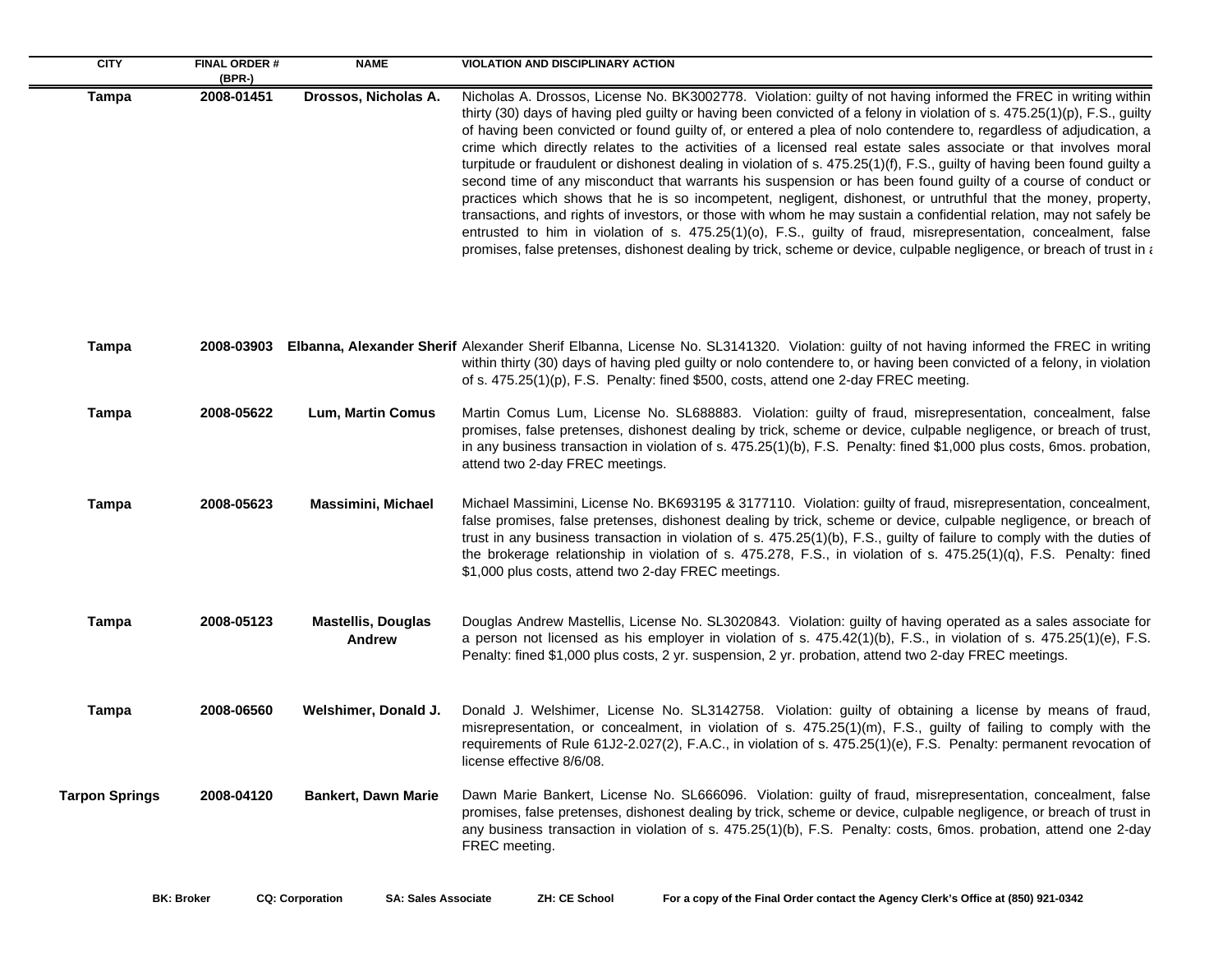| <b>CITY</b>      | <b>FINAL ORDER#</b><br>(BPR-) | <b>NAME</b>                 | <b>VIOLATION AND DISCIPLINARY ACTION</b>                                                                                                                                                                                                                                                                                                                                                                                                                                                                                                                                                                                                                                                                                                                                                                              |
|------------------|-------------------------------|-----------------------------|-----------------------------------------------------------------------------------------------------------------------------------------------------------------------------------------------------------------------------------------------------------------------------------------------------------------------------------------------------------------------------------------------------------------------------------------------------------------------------------------------------------------------------------------------------------------------------------------------------------------------------------------------------------------------------------------------------------------------------------------------------------------------------------------------------------------------|
| <b>Venice</b>    | 2008-05158                    | Pascht, David               | David Pascht, License No. SL3066018. Violation: guilty of having been convicted or found guilty of, or entered a<br>plea of nolo contendere to, regardless of adjudication, a crime in any jurisdiction which directly relates to the<br>activities of a licensed broker or sales associate, or which involves moral turpitude or fraudulent or dishonest<br>dealing in violation of s. 475.25(1)(f), F.S., guilty of not having informed the Florida Real Estate Commission in<br>writing within thirty (30) days of having pled guilty or having been convicted of a felony, in violation of s.<br>475.25(1)(p), F.S. Penalty: fined \$1,000 plus costs, 30 day suspension, 6mos. probation, attend two 2-day FREC<br>meetings.                                                                                     |
| Virginia Gardens | 2008-03080                    | Heras, Dante Michael        | Dante Michael Heras, License No. SL3012156. Voluntary surrender of license for permanent revocation effective<br>March 18, 2008.                                                                                                                                                                                                                                                                                                                                                                                                                                                                                                                                                                                                                                                                                      |
| Wellington       | 2008-05115                    | Isola, Ralph                | Ralph Isola, License No. BK701063 & BK3168129. Violation: guilty of aiding, assisting, procuring, employing, or<br>advising any unlicensed person or entity to practice a profession contrary to Chapter 455, 475 or the rules of the<br>Petitioner in violation of s. 455.227(1)(j), F.S., guilty of sharing a commission with, or paid a fee or other<br>compensation to, a person not properly licensed as a broker, broker-salesperson, or salesperson under the laws<br>of this state, for the referral of real estate business, clients, prospects, or customers, or for any one or more of the<br>services set forth in s. 475.25(1)(a), F.S., in violation of s. 475.25(1)(h), F.S. Penalty: fined \$1,000 plus costs,<br>twelve months probation, sixty (60) day suspension, attend two 2-day FREC meetings. |
| Wellington       | 2008-05122                    | <b>USA Best Realty, LLC</b> | USA Best Realty, LLC, License No. CQ1015274. Violation: guilty of aiding, assisting, procuring, employing, or<br>advising any unlicensed person or entity to practice a profession contrary to Chapter 455, 475 or the rules of the<br>Petitioner in violation of s. 455.227(1)(j), F.S., guilty of sharing a commission with, or paid a fee or other<br>compensation to, a person not properly licensed as a broker, broker-salesperson, or salesperson under the laws<br>of this state, for the referral of real estate business, clients, prospects, or customers, or for any one or more of the<br>services set forth in s. 475.25(1)(a), F.S., in violation of s. 475.25(1)(h), F.S. Penalty: fined \$500 plus costs,<br>reprimanded.                                                                            |
| Weston           | 2008-02380                    | Gren, Eileen                | Eileen Gren, License No. BK3041732 & BK3129249. Violation: guilty of violating s. 475.25(1)(b), F.S.,<br>misrepresentation, culpable negligence or breach of trust. Penalty: fined \$2,500 plus costs, 1yr. Probation, attend<br>one 2-day FREC meeting, complete Real Estate Principals and Practices Course II.                                                                                                                                                                                                                                                                                                                                                                                                                                                                                                     |
| Weston           | 2008-06265                    | Raff, Martin                | Martin Raff, License No. SL71636. Violation: Voluntary Surrender of license for permanent revocation effective<br>7/21/08.                                                                                                                                                                                                                                                                                                                                                                                                                                                                                                                                                                                                                                                                                            |
| Weston           | 2008-04059                    | Rovesti, Edda Anna          | Edda Anna Rovesti, License No. SL3036085. Violation: guilty of having operated as a sales associate without<br>being the holder of a valid and current license as a broker in violation of s.475.42(1)(a), F.S. Penalty: fined \$500,<br>costs, 1yr. Probation, attend one 2-day FREC meeting.                                                                                                                                                                                                                                                                                                                                                                                                                                                                                                                        |